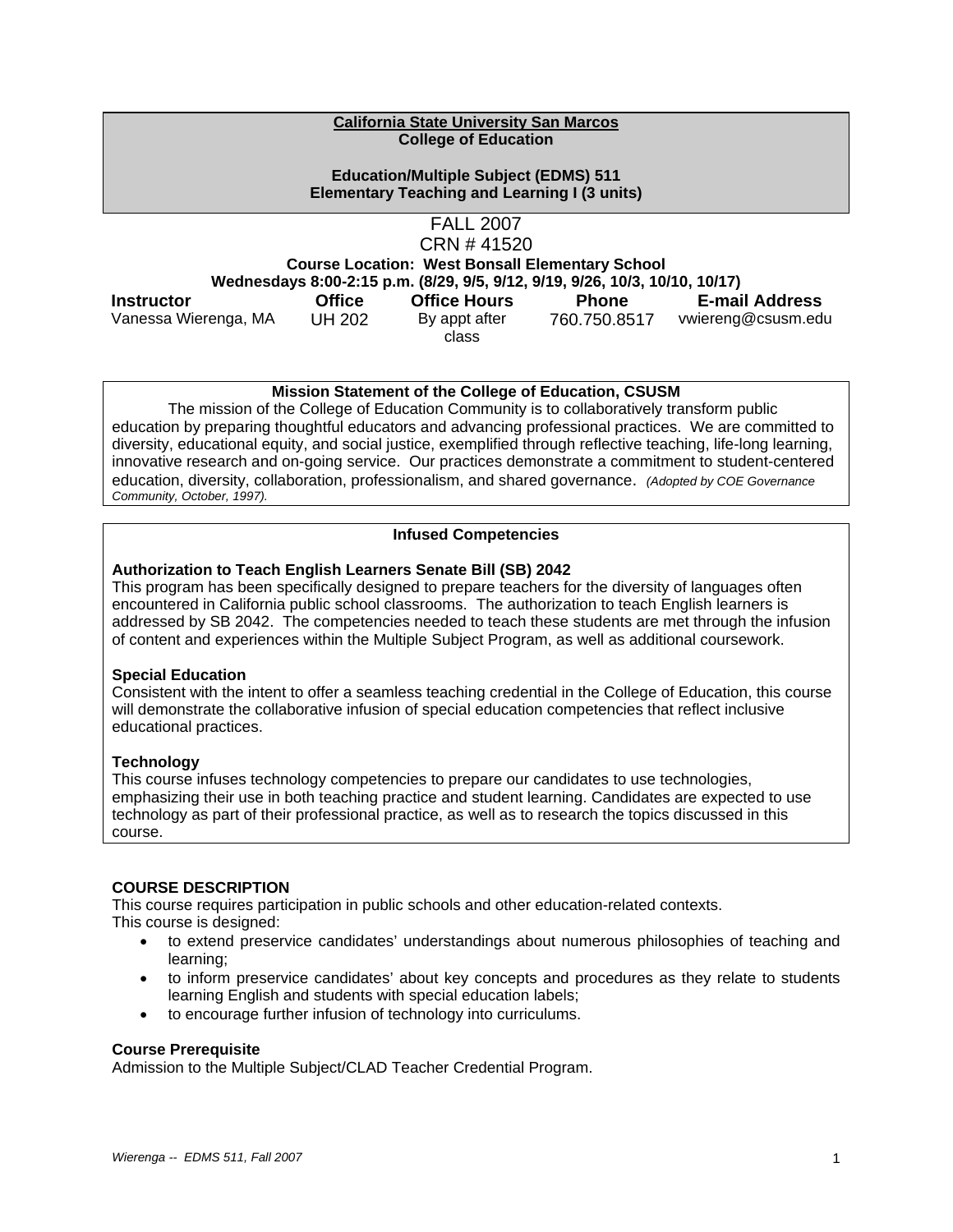## **Course Objectives**

The purposes of this course are threefold:

- to expand preservice candidates' knowledge about general learning theories and experiences with a range of pedagogical practices;
- to enhance preservice candidates' awareness of the multiple perspectives and learning styles that exist in diverse classrooms and other education-related settings;
- to provide a safe environment for preservice candidates' discussion of, and experimentation with, a variety of techniques and methods of instruction.

#### **College of Education Attendance Policy**

Due to the dynamic and interactive nature of courses in the College of Education, all students are expected to attend all classes and participate actively. At a minimum, students must attend more than 80% of class time, or s/he **may not receive a passing grade** for the course at the discretion of the instructor. Individual instructors may adopt more stringent attendance requirements. Should the student have extenuating circumstances, s/he should contact the instructor as soon as possible. *(Adopted by the COE Governance Community, December, 1997)*

#### **Attendance and Participation**

The course deals with complex material processed in a variety of ways. Structured interactions, group processes, oral presentations, guided discussion of readings, and self-disclosure exercises are the norm. **Students are expected to have read assigned materials by the date indicated in the syllabus, and should be prepared to discuss readings individually or in variously structured groups.** The degree of your engagement in these processes forms the basis for points assigned. Due to the fast paced and highly interactive nature of the course, regular attendance and full participation are expected: teaching and learning is difficult (if not impossible) if one is not present for and engaged in the process. Therefore, the above College Attendance Policy is amplified as follows: 1. Missing more than 1 class meeting will result in the reduction of one letter grade. 2. Arriving late or leaving early on more than two occasions will result in the reduction of one letter grade. 3. Illness and emergency circumstances will be considered/negotiated on a case-by-case basis. These measures should not be considered punitive, as students are expected to establish appropriate personal, academic and career-ladder priorities. Therefore these measures should be viewed as taking appropriate individual responsibility for one's own learning in a democratic, collaborative and reciprocal-learning environment.

#### **Authorization to Teach English Learners**

This credential program has been specifically designed to prepare teachers for the diversity of languages often encountered in California public school classrooms. The authorization to teach English learners is met through the infusion of content and experiences within the credential program, as well as additional coursework. Students successfully completing this program receive a credential with authorization to teach English learners. (approved by CCTC in SB 2042 Program Standards, August 02)

#### **Teacher Performance Expectations (TPE) Competencies**

This course is designed to help teachers seeking the Multiple Subjects Credential to develop the skills, knowledge, and attitudes necessary to assist schools and districts in implementing effective programs for students. The successful candidate will be able to merge theory and practice in order to realize a comprehensive and extensive educational program for all students. The following TPE's are primarily addressed in this course:

- TPE 6d Engaging and supporting all learners (Student Study Team Assignment)
- TPE 10 Creating & managing effective instructional time (Classroom Management Assignment)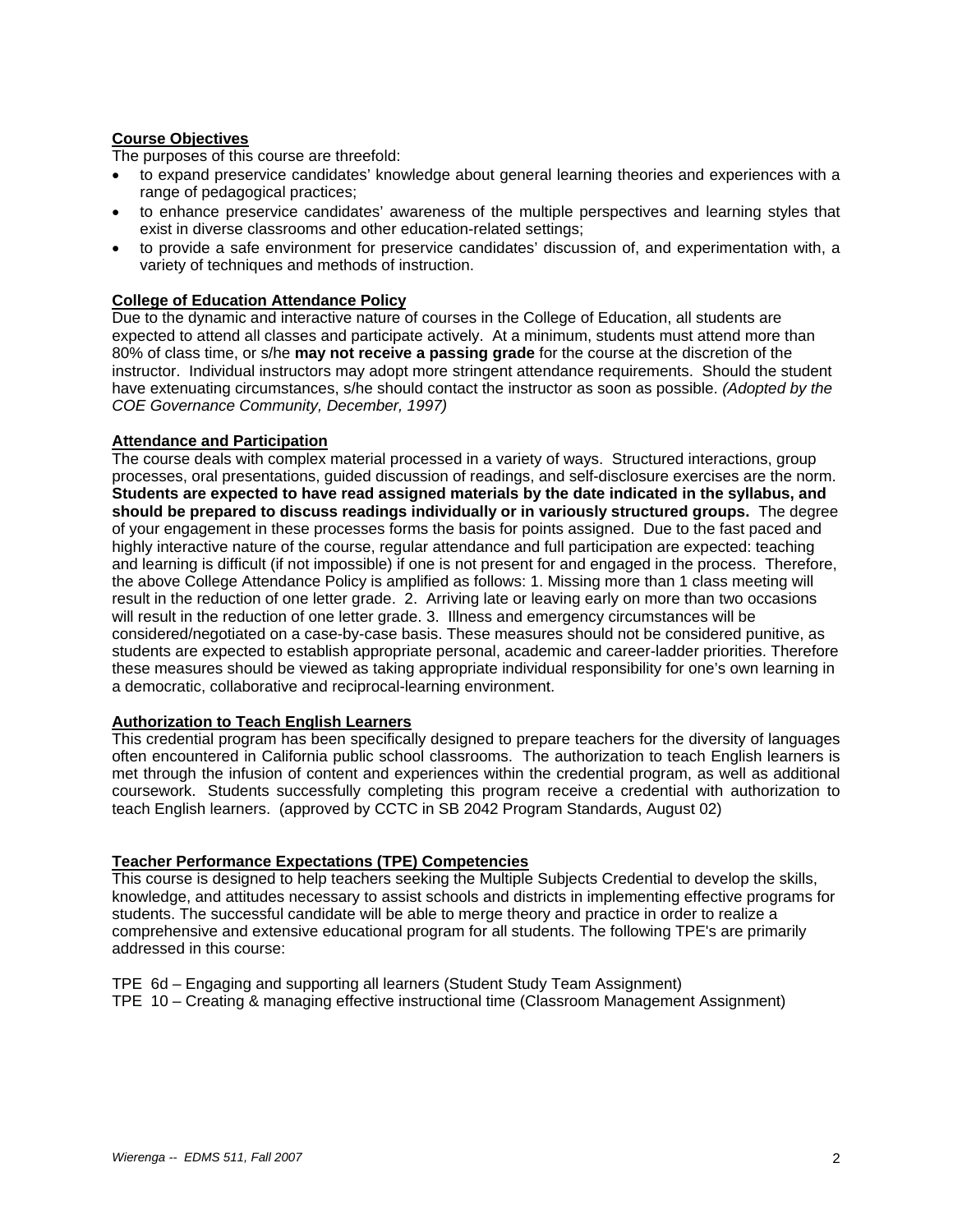### **GENERAL CONSIDERATIONS**

#### **Outcomes and Standards**

The context for, and scope of this course is aligned with standards for the Cross-cultural Language and Academic Development (CLAD) endorsement, as articulated by the California Commission on Teacher Credentialing (CTC), and as approved by the faculty of the College of Education in development of the program approval documents. Further consideration has been given to the alignment of standards for multicultural education as articulated by the National Council for Accreditation of Teacher Education (NCATE), the Interstate New Teacher Assessment and Support Consortium (INTASC), and the National Board for Professional Teaching Standards (NBPTS). Emphasis is placed on learning outcomes (what you know and can demonstrate) rather than on inputs (putting in "seat time", meeting minimum criteria for assignments, checking off tasks and activities), and how these outcomes correspond to your potential to enhance student learning as a new teacher.

#### **All University Writing Requirement**

In keeping with the All-University Writing Requirement, all 3 unit courses must have a writing component of at least 2,500 words (approximately 10 pages) which can be administered in a variety of ways. Writing requirements for this course will be met as described in the assignments

#### **CSUSM Academic Honesty Policy**

"Students will be expected to adhere to standards of academic honesty and integrity, as outlined in the Student Academic Honesty Policy. All written work and oral presentation assignments must be original work. All ideas/materials that are borrowed from other sources must have appropriate references to the original sources. Any quoted material should give credit to the source and be punctuated with quotation marks.

Students are responsible for honest completion of their work including examinations. There will be no tolerance for infractions. If you believe there has been an infraction by someone in the class, please bring it to the instructor's attention. The instructor reserves the right to discipline any student for academic dishonesty in accordance with the general rules and regulations of the university. Disciplinary action may include the lowering of grades and/or the assignment of a failing grade for an exam, assignment, or the class as a whole."

Incidents of Academic Dishonesty will be reported to the Dean of Students. Sanctions at the University level may include suspension or expulsion from the University.

#### **Plagiarism:**

As an educator, it is expected that each student will do his/her own work, and contribute equally to group projects and processes. Plagiarism or cheating is unacceptable under any circumstances. If you are in doubt about whether your work is paraphrased or plagiarized see the Plagiarism Prevention for Students website http://library.csusm.edu/plagiarism/index.html. If there are questions about academic honesty, please consult the University catalog.

#### **Appeals**

Every student has the right to appeal grades, or appeal for redress of grievances incurred in the context of any course. Disputes may be resolved informally with the professor, or through the formal appeal process. For the latter, consult Dr. P. Kelly, Associate Dean.

**Students with Disabilities Requiring Reasonable Accommodations** Every student has the right to equitable educational consideration and appropriate accommodation. Students having differing ability (mobility, sight, hearing, documented learning challenges, first language/English as a second language) are requested to contact the professor at the earliest opportunity. Every effort will be made to accommodate special need. Students are reminded of the availability of Disabled Student Services, the Writing Center, technology assistance in the computer labs, and other student support services available as part of reasonable accommodation for special needs students.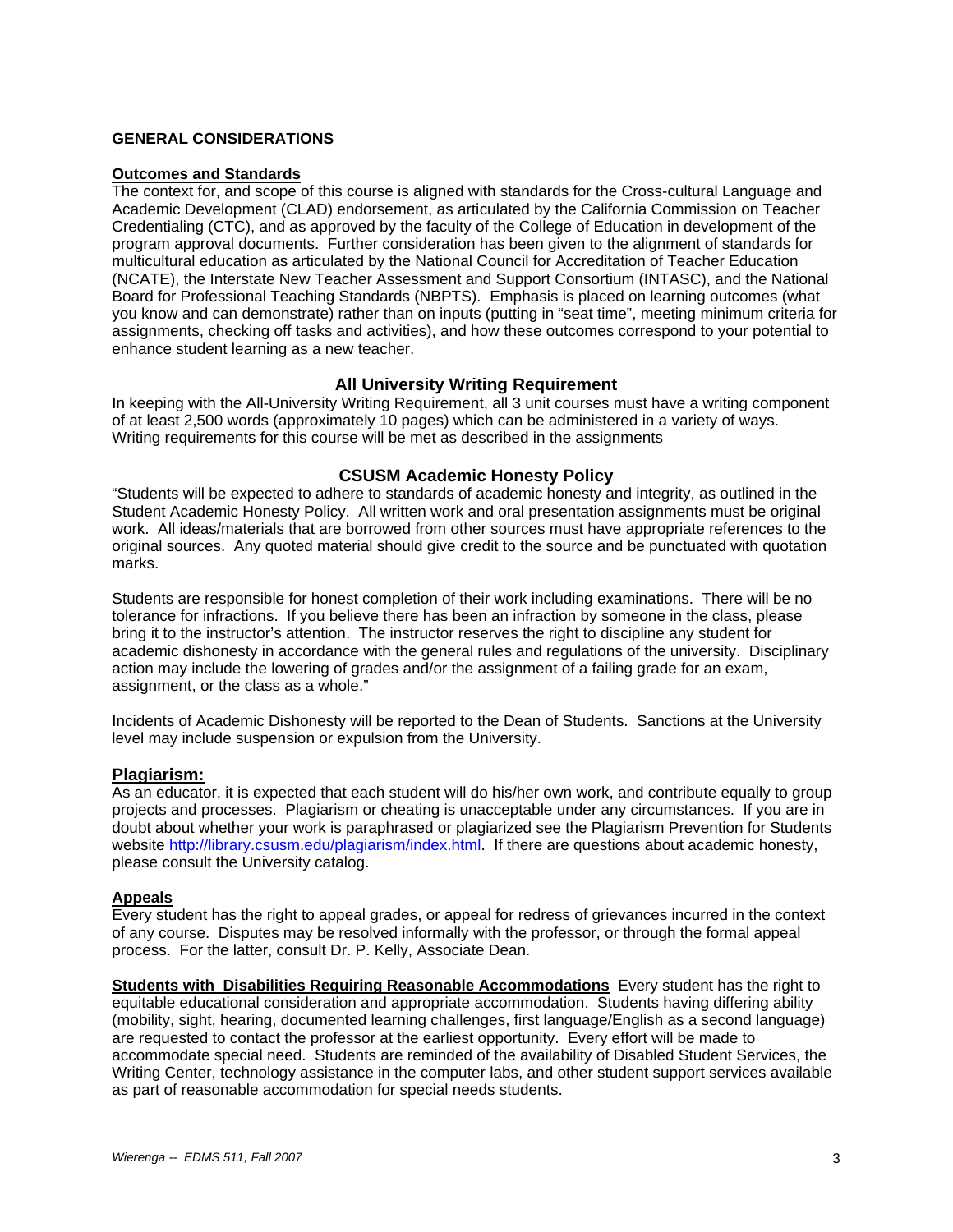Students are approved for services through the Disabled Student Services Office (DSS). This office is located in Craven Hall 5205, and can be contacted by phone at (760) 750-4905, or TTY (760) 750-4909. Students authorized by DSS to receive reasonable accommodations should meet with their instructor during office hours or, in order to ensure confidentiality, in a more private setting.

## **E-mail & Online Discussion Protocol**

Email & On-Line Discussion Protocol Electronic correspondence (e-mail and on-line discussion) is a part of your professional interactions. If you need to contact instructor or other students, e-mail is often the easiest way to do so. It is my intention to respond to all received e-mails in a timely manner. Please be reminded that e-mail and on-line discussions are a very specific form of communication, with their own form of nuances and meanings. For instance, electronic messages sent with all upper case letters, major typos, or slang, often communicates more than the sender originally intended. With that said, please be mindful of all e-mail and on-line discussion messages you send, to your colleagues, to faculty members in the College of Education, or to persons within the greater educational community. All electronic messages should be crafted with professionalism and care.

### **Things to consider**:

- Would I say in person what this e-mail specifically says?
- How could this e-mail be misconstrued?
- Does this e-mail represent my highest self?
- Am I sending this e-mail to avoid a face-to-face conversation?

In addition, if there is ever a concern with an electronic message sent to you, please talk to that person face-to-face to correct any confusion.

For more guidance see Core Rules of Netiquette at *http://www.albion.com/netiquette/corerules.html*

#### **COURSE REQUIREMENTS**

#### **Required Texts**

- Grant, C. & Gillette, M. (2006). *Learning to Teach Everyone's Children. Equity, Empowerment, and Education that is Multicultural*. Belmont, CA: Thomson Wadsworth.
- Tomlinson, Carol Ann. (1999). *The Differentiated Classroom: Responding to the needs of all learners*. Alexandria, VA: Association for Supervision and Curriculum Development. ISBN # 0-87120-342-1 (Available as an e-book online.)
- Turnbull, A., Turnbull, R., & Wehmeyer, M. L. (2007). *Exceptional Lives Special Education in Today's Schools*. Upper Saddle River, NJ: Pearson.
- Villa, R. and Thousand, J. (1995). *Creating an Inclusive School*. Alexandria, VA: Association for Supervision and Curriculum Development.
- Additional readings available on electronic reserve.
- Task Stream Electronic Portfolio, Must register and pay fee online prior to first class @ www.TaskStream.com (register for 1 year minimum).

**NOTE:** Assigned texts and readings **MUST** be brought to **ALL** class sessions.

#### **Grading Policy**

All students will come prepared to class; readings and homework assignments are listed on the dates on which they are due.

All required work is expected to be on time. One grade level will be deducted for each class meeting for which it is late (e.g., an "A" assignment that is submitted one class session late will be marked down to a "B"). Unless prior instructor approval is secured, assignments will not be accepted three class sessions after which they are due. Exceptions will be handled on a case-by-case basis, as determined by the instructor.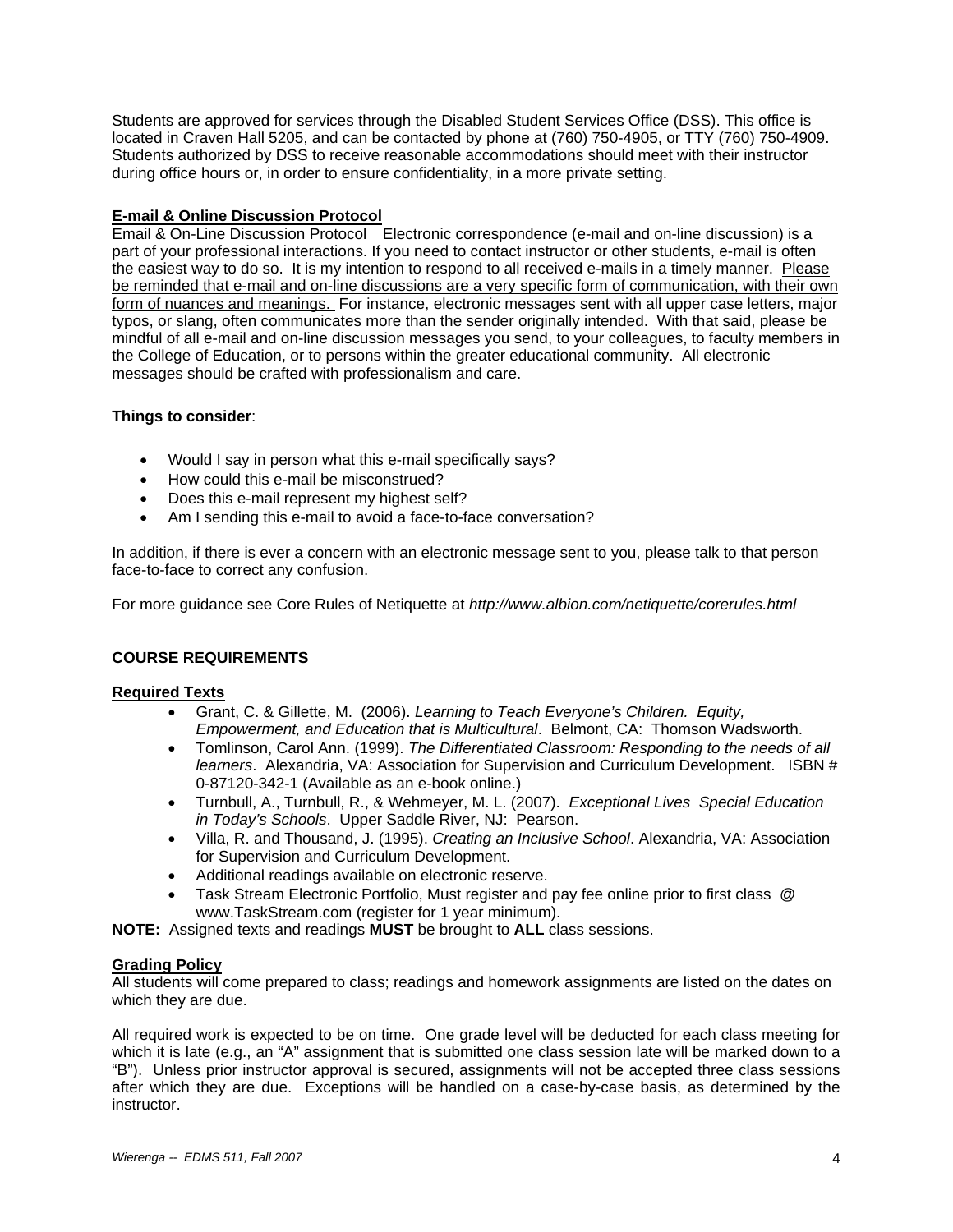### **Grading Emphasis**

It is expected that students will proofread and edit their assignments prior to submission. Students will ensure that the text is error-free (grammar, spelling), and ideas are logically and concisely presented. The assignment's grade will be negatively affected as a result of this oversight. Each written assignment will be graded approximately 80% on content and context (detail, logic, synthesis of information, depth of analysis, etc.), and 20% on mechanics (grammar, syntax, spelling, format, uniformity of citation, etc.). All citations, where appropriate, will use American Psychological Association (APA) format. Consult American Psychological Association (APA) Manual, 5th edition for citation guidance.

Grading will also include a component of "professional demeanor." Students will conduct themselves in ways that are generally expected of those who are entering the education profession. This includes but is not limited to:

- On-time arrival to all class sessions;
- Advance preparation of readings and timely submission of assignments;
- Respectful participation in all settings (e.g., whole group, small group, in/outside of class);
- Carefully considered, culturally aware approaches to solution-finding.

The following grading scale will be used:

| 93 – 100  |    | $75 - 79$    | C+ |
|-----------|----|--------------|----|
| $90 - 92$ | А- | $72 - 74$    |    |
| 88 – 89   | B+ | $70 - 71$    | C- |
| 83 – 87   | R  | $60 - 69$    |    |
| $80 - 82$ | в- | $59 -$ below |    |

### **COURSE ASSIGNMENTS/POINTS POSSIBLE**

| <b>Total</b>              | 100 points |
|---------------------------|------------|
| Attendance/Participation  | 15 points  |
| Electronic Portfolio      | 10 points  |
| Classroom Management      | 15 Points  |
| <b>Student Study Team</b> | 30 points  |
| Lesson Plan               | 20 points  |
| Observation               | 10 points  |

**Please note assignments are due whether or not you are present in class that day. On the required due date, turn in your assignment and a copy of the assignment rubric attached to your work.** 

**While this syllabus is carefully planned, it may be modified at any time in response to the needs and interests of the class.**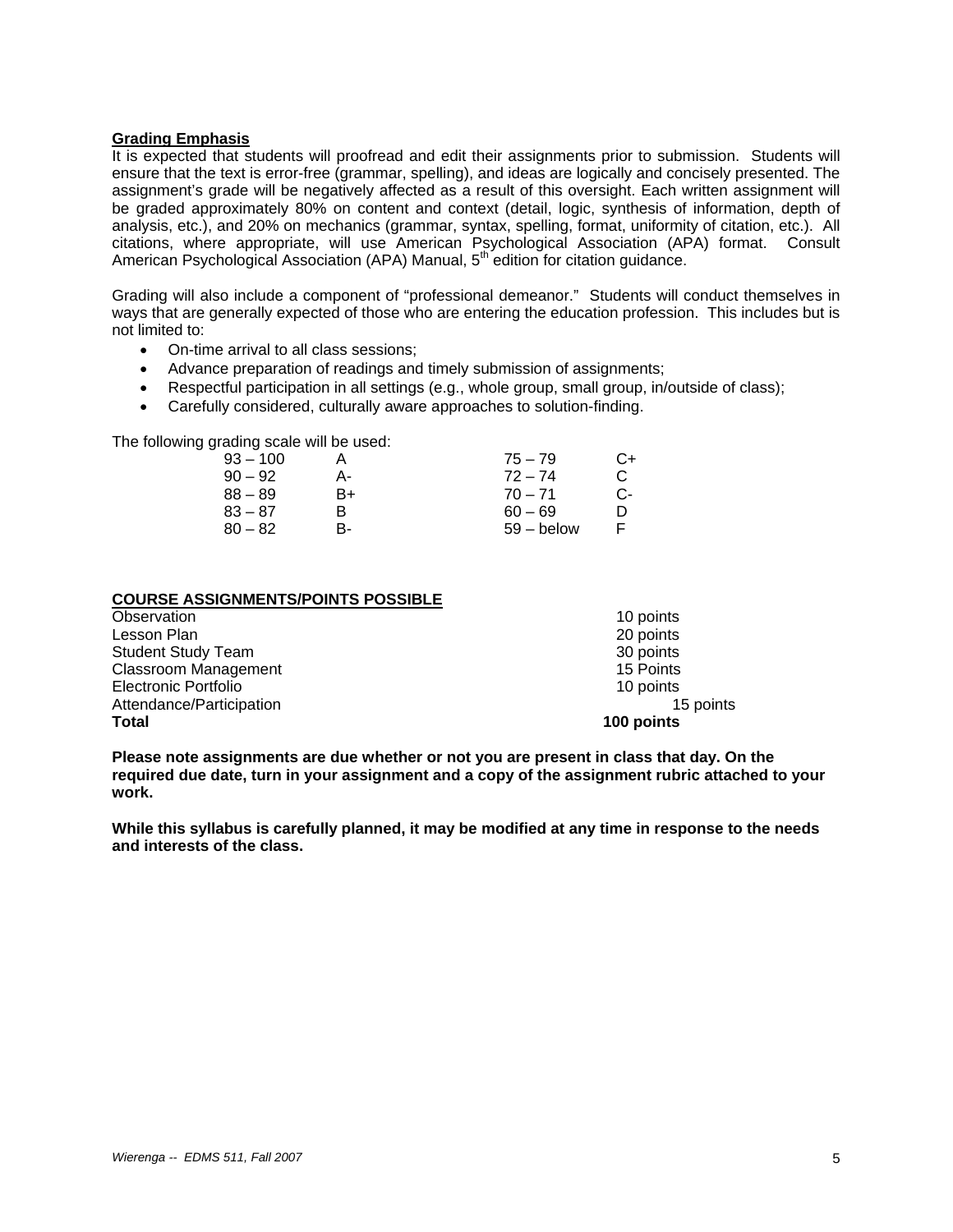| <b>Course Outline</b>                                    |
|----------------------------------------------------------|
| (Timeline Subject to Change pending "Teachable" Moments) |

| <b>Date</b>                | <b>Topic</b>                                                                                                                                     | <b>Reading Assignment Due</b>                                                                                                                                                                                                                         |
|----------------------------|--------------------------------------------------------------------------------------------------------------------------------------------------|-------------------------------------------------------------------------------------------------------------------------------------------------------------------------------------------------------------------------------------------------------|
| Session 1<br>8-29-07       | Introduction/Course Overview<br><b>Community Building</b><br><b>Mandates for Educators</b><br><b>CSTP/TPE</b>                                    | Grant & Gillette: Chs. 1 & 2<br>Video - Kay Tolliver                                                                                                                                                                                                  |
| Session 2<br>$9 - 5 - 07$  | <b>Student Centered Teaching &amp; Learning</b><br><b>Task Stream Review</b>                                                                     | Villa/Thousand: Chapters 1, 2, & 6<br>Tomlinson: Chs. 1, 2, 3<br>Turnbull & Turnbull: Ch. 2, pgs. 31-<br>40<br>Readings on electronic<br>reserve: Student-centered and<br>Constructivist approaches to<br>Instruction & Assessing Student<br>Learning |
| Session 3<br>$9 - 12 - 07$ | Student Centered Teaching & Learning<br>Lesson Plans: What are they? Why do<br>we write them? How do I start?<br><b>Observation Activity DUE</b> | Grant & Gillette: Chs. 4 & 5<br>Tomlinson: Chs. 4 & 5<br>Turnbull & Turnbull: Ch. 3                                                                                                                                                                   |
| Session 4<br>$9 - 19 - 07$ | Introduction to SST<br><b>Classroom scenarios</b>                                                                                                | <b>SST Lecturette</b><br>Reading on electronic reserve:<br>Choate, Ch. 16<br>Videos                                                                                                                                                                   |
| Session 5<br>10-26-07      | <b>Structures and Procedures</b><br><b>Classroom Management</b>                                                                                  | Grant & Gillette: Ch. 3<br>Tomlinson: Chs. 7, 8 & 9                                                                                                                                                                                                   |
| Session 6<br>$10 - 2 - 07$ | <b>Working with Families</b><br><b>Lesson Plan DUE</b><br><b>Workshop Session</b>                                                                | Grant & Gillette - Ch. 12<br>Turnbull & Turnbull - Ch. 4                                                                                                                                                                                              |
| Session 7<br>10-9-07       | <b>SST Presentations</b><br><b>SST DUE</b>                                                                                                       | <b>NO Readings</b>                                                                                                                                                                                                                                    |
| Session 8<br>10-16-07      | <b>Classroom management DUE</b><br><b>Course Review</b><br><b>TaskStream</b>                                                                     | <b>NO Readings</b>                                                                                                                                                                                                                                    |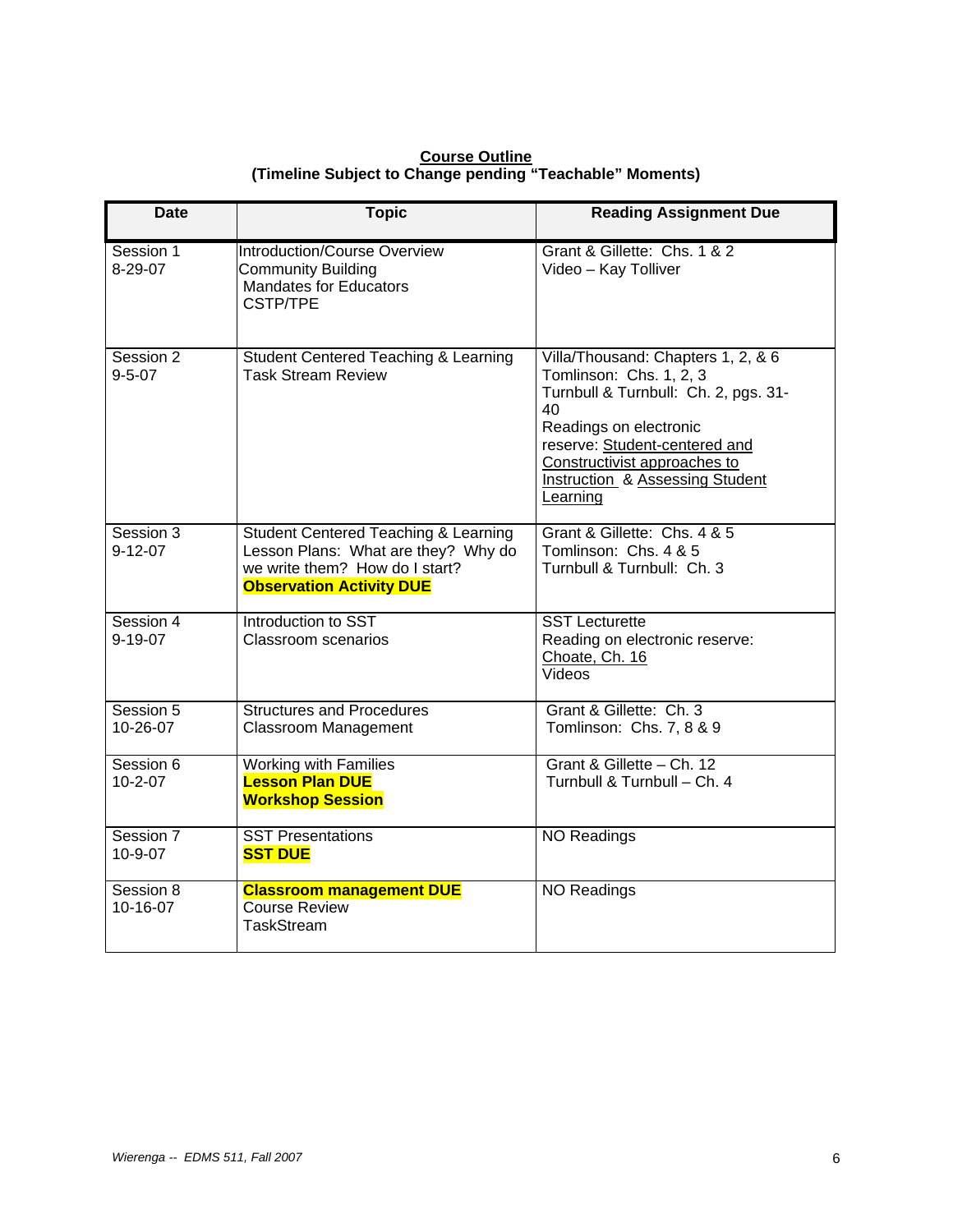| PART 1:                                                                                                                                            | PART 2:                                                                                                                           | PART 3:                                                                                                |  |
|----------------------------------------------------------------------------------------------------------------------------------------------------|-----------------------------------------------------------------------------------------------------------------------------------|--------------------------------------------------------------------------------------------------------|--|
| <b>LANGUAGE STRUCTURE AND</b><br>FIRST- AND SECOND-LANGUAGE                                                                                        | <b>METHODOLOGY OF BILINGUAL, ENGLIS</b><br><b>LANGUAGE DEVELOPMENT, AND</b>                                                       | <b>CULTURE AND</b><br><b>CULTURAL DIVERSITY</b>                                                        |  |
| <b>DEVELOPMENT</b>                                                                                                                                 | <b>CONTENT INSTRUCTION</b>                                                                                                        |                                                                                                        |  |
| I. Language Structure and Use:                                                                                                                     | I. Theories and Methods of                                                                                                        | I. The Nature of Culture                                                                               |  |
| <b>Universals and Differences</b><br>(including the structure of English)                                                                          | <b>Bilingual Education</b>                                                                                                        |                                                                                                        |  |
| The sound systems of language<br>А.<br>(phonology)                                                                                                 | Foundations<br>А.                                                                                                                 | Definitions of culture<br>А.                                                                           |  |
| <b>B.</b> Word formation (morphology)                                                                                                              | Organizational models: What works<br>В.<br>for whom?                                                                              | <b>B.</b> Perceptions of culture                                                                       |  |
| Syntax<br>C.                                                                                                                                       | C.<br>Instructional strategies                                                                                                    | Intra-group differences (e.g., ethnicity,<br>C.<br>race, generations, and micro-cultures)              |  |
| <b>D.</b> Word meaning (semantics)                                                                                                                 | II. Theories and Methods for Instruction<br>In and Through English                                                                | Physical geography and its effects on<br>D.<br>culture                                                 |  |
| Е.<br>Language in context                                                                                                                          | Teacher delivery for both English<br>А.<br>language development and content<br>instruction                                        | Е.<br>Cultural congruence                                                                              |  |
| Written discourse<br>F.                                                                                                                            | Approaches with a focus on English<br>В.<br>language development                                                                  | II. Manifestations of Culture: Learning<br><b>About Students</b>                                       |  |
| Oral discourse<br>G.                                                                                                                               | Approaches with a focus on content<br>C.<br>area instruction (specially designed<br>academic instruction delivered in<br>English) | What teachers should learn about their<br>А.<br>students                                               |  |
| Nonverbal communication<br>Η.                                                                                                                      | Working with paraprofessionals<br>D.                                                                                              | How teachers can learn about their<br>В.<br>students                                                   |  |
| Language Change<br>ı.                                                                                                                              |                                                                                                                                   | How teachers can use what they learn<br>C.<br>about their students (culturally<br>responsive pedagogy) |  |
| II. Theories and Factors in First- and<br><b>Second-Language Development</b>                                                                       | III. Language and Content Area<br><b>Assessment</b>                                                                               | <b>III. Cultural Contact</b>                                                                           |  |
| Historical and current theories and<br>А.<br>models of language analysis that have<br>implications for second-language<br>development and pedagogy | A. Purpose                                                                                                                        | Concepts of cultural contact<br>А.                                                                     |  |
| Psychological factors affecting first- and<br>В.<br>second-language development                                                                    | Methods<br>В.                                                                                                                     | В.<br>Stages of individual cultural contact                                                            |  |
| Socio-cultural factors affecting first- and<br>C.<br>second-language development                                                                   | C.<br>State mandates                                                                                                              | The dynamics of prejudice<br>C.                                                                        |  |
| Pedagogical factors affecting first- and<br>D.<br>second-language development                                                                      | Limitations of assessment<br>D.                                                                                                   | Strategies for conflict resolution<br>D.                                                               |  |
| Political factors affecting first- and<br>Е.<br>second-language development                                                                        | <b>Technical concepts</b><br>Е.                                                                                                   | IV. Cultural Diversity in U.S. and CA                                                                  |  |
|                                                                                                                                                    |                                                                                                                                   | <b>Historical perspectives</b><br>А.                                                                   |  |
|                                                                                                                                                    |                                                                                                                                   | Demography<br>В.                                                                                       |  |

**C.** Migration and immigration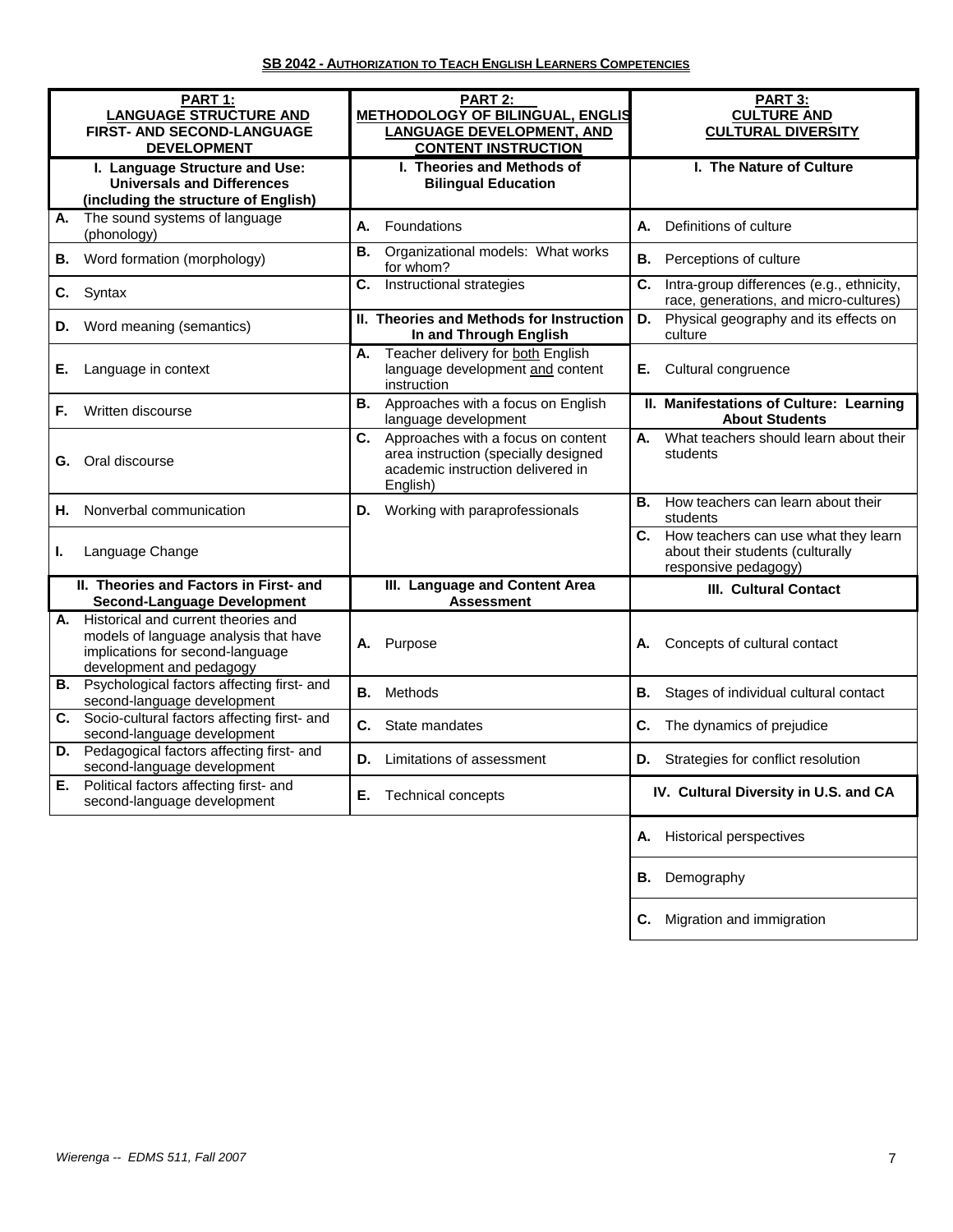### **Observation - Objective Observer 10 points**

**Learner Outcomes:** Teacher candidates will apply their knowledge of professional observation skills, including identification of major characteristics of the learning and social behaviors of typical and atypical students:

- Teacher candidates are able to differentiate between professional and unprofessional observation skills
- Teacher candidates are able to record what they observe
- Teacher candidates are able to write up their observation notes with recommendations for curriculum and instructional implications

## **Assessment:** Teacher candidates will apply their knowledge of professional observation skills and curriculum and instructional strategies

- 1) to observe a student
- 2) take objective notes on the student's behavior, and
- 3) write up a report summarizing the observation and make educational recommendations for the student.

| <b>Resources</b>     | Title and necessary information:                                                                                                                                                                                                                          |
|----------------------|-----------------------------------------------------------------------------------------------------------------------------------------------------------------------------------------------------------------------------------------------------------|
| Textbook/chapters    |                                                                                                                                                                                                                                                           |
| I Internet Resources | Tomlinson, Carol Ann. (1999). The Differentiated Classroom: Responding to the<br>needs of all learners. Alexandria, VA: Association for Supervision and Curriculum<br>Development. ISBN # 0-87120-342-1 (Available free through CSUSM ebooks<br>library.) |

### **Task Guidelines**

- 1. Identify a K-12 student to observe.
	- a. DO NOT observe a student in your own class, or a child whom you already know. Being objective is critical to good observation.
	- b. Chose a child that represents a difference, student learning English, student that is an accelerated learner, student that has a special education label under IDEA or ADA, student that is shy…)
- 2. Please observe the student for 30-60 minutes.
- 3. It is NOT REQUIRED to see the student's records. These are confidential and you may not have access. If you are able to read the child's record you may include that in your report.
- 4. Remember to keep all information about your student confidential. Use pseudonyms (false names) for the child, the child's teacher and the school.
- 5. Write Student Data: Part I of Report. (This part of the report is only a documentation of what you see and hear. DO NOT include any opinions.)

#### **Background Information**

- Student's Pseudonym
- Your name
- Chronological Age of Student
- Student's Grade
- Pre-school and K-12 school history if available
- Health issues (allergies, diagnosed ADHD, glasses…)
- Family information, whom does the child live with and who else is part of the student's family (divorced parents, raised by grandmother, siblings, foster family…)
- Special service student receives (IEP, SST, ESL, referred for testing)
- Attendance and tardiness concerns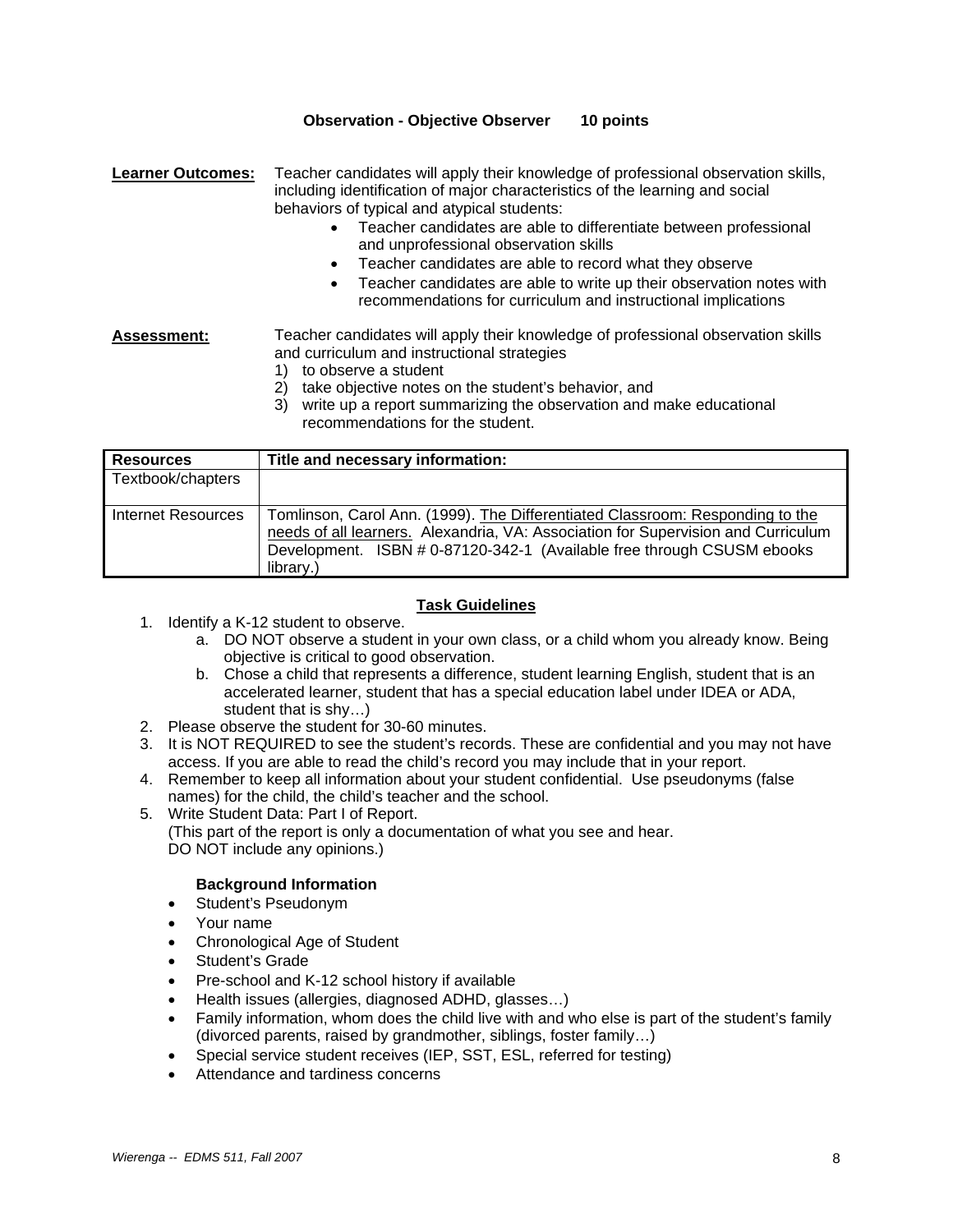#### **Placement**

- What program is student receiving services from
- Where is student receiving those services?
- What portion of the day is the student in general education?
- What portion of the day is student in other placements?
- How have the student's unique needs and services impacted their success/progress in school?
- Describe the setting in which you observed the student in detail
	- o What does the room look like?
	- o Where is the student in the room?
	- o Who are the educator(s) in the room?
	- o What proximity do the educator(s) have with the student?
	- o What students are near the student you are observing?

#### **Performance**

- Describe the student's body language
- Describe the student's facial expressions
- Describe the student's actions/activities
- Describe the student's verbal and nonverbal interactions with peers and adults
- What does the student do to show their learning?
- Describe verbal and nonverbal interactions adults have with student
- Describe verbal and nonverbal interactions peers have with student
- 6. Write Observation Summary & Recommendations: Part II of Report (This is the only place you can share your opinions.)

#### **Summary**

- Describe the student's areas of strength
- Describe the student's areas of need
- Use data from observation to support your assessment

#### **Recommendations**

- What are your recommendations for adaptations?
	- o Content
	- o Process
	- o Product
- What are your recommendations for behavior management (seating arrangement, contract, management strategies…) to help this student succeed?
- What does the student need to succeed?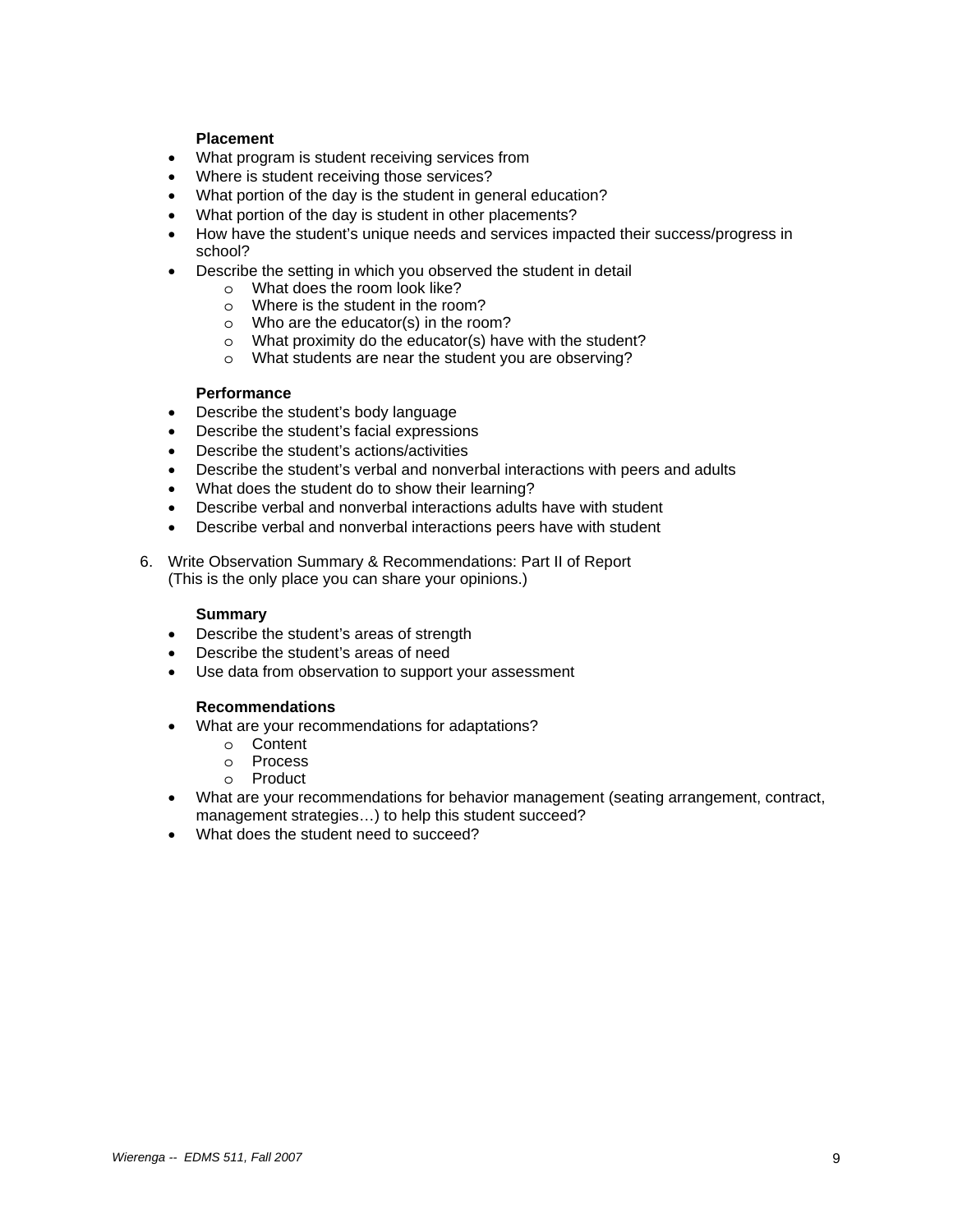|                            | Beginning to Meet | Approaching       | <b>Meets</b>       | Total  |
|----------------------------|-------------------|-------------------|--------------------|--------|
| Elements                   | Expectations      | Expectations      | Expectations       | Points |
|                            | 0.5 points        | 1 point           | 2 points           |        |
| Student Background         | Less than 100%    | 100% of           | Cover all areas    |        |
| Information                | of areas are      | information       | with rich detail   |        |
|                            | covered           | covered but not   |                    |        |
|                            |                   | covered in detail |                    |        |
| <b>Student Placement</b>   | Less than 100%    | 100% of           | Cover all areas    |        |
|                            | of areas are      | information       | with rich detail   |        |
|                            | covered           | covered but not   |                    |        |
|                            |                   | covered in detail |                    |        |
| <b>Student Performance</b> | Less than 100%    | 100% of           | Cover all areas    |        |
|                            | of areas are      | information       | with rich detail   |        |
|                            | covered           | covered but not   |                    |        |
|                            |                   | covered in detail |                    |        |
| <b>Observation Summary</b> | Most areas are    | All areas are     | All areas are      |        |
|                            | covered           | covered           | covered and data   |        |
|                            |                   |                   | is used to support |        |
|                            |                   |                   | summary            |        |
| Educational                | General           | General           | Specific           |        |
| Recommendations            | recommendations   | recommendations   | recommendations    |        |
|                            | are provided for  | are provided for  | are provided for   |        |
|                            | most areas.       | all areas         | all 3 areas.       |        |
|                            |                   |                   |                    |        |
| <b>Total Points</b>        |                   |                   |                    | /10    |
|                            |                   |                   |                    |        |

## **Student Observation Rubric**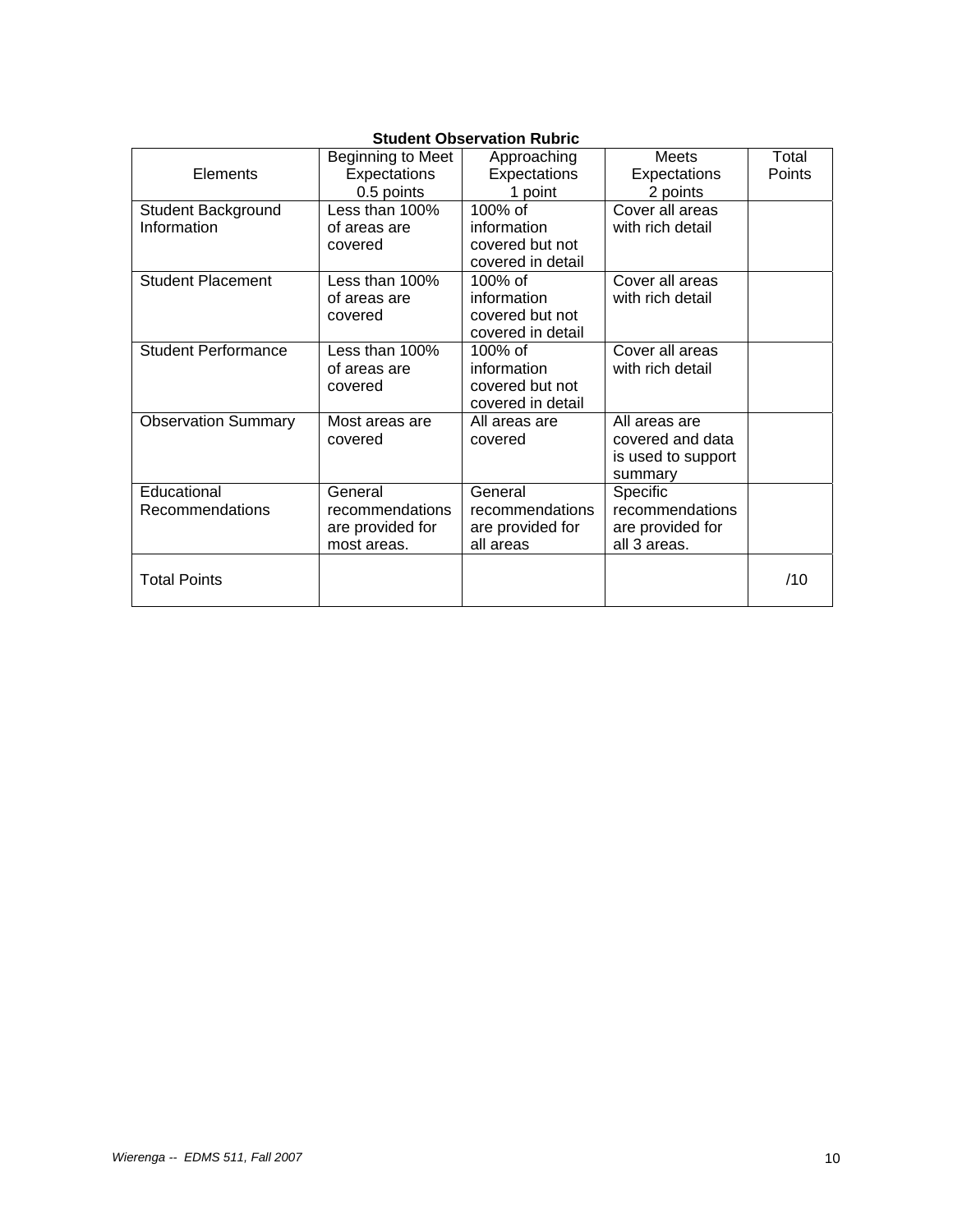|                            | <b>Differentiated Lesson Plan</b>                                         | 20 points                                                                       |
|----------------------------|---------------------------------------------------------------------------|---------------------------------------------------------------------------------|
| <b>Learner Objectives:</b> | process and product to maximize learning for students with diverse needs. | Teacher candidates will be able to design a lesson that differentiates content, |
| Accoccmont.                |                                                                           | Teacher candidates will write a lesson plan that differentiates content process |

**Assessment:** Teacher candidates will write a lesson plan that differentiates content, process, and product for students learning English, students that are accelerated learners, and students with special needs.

**Preparation:** Before beginning assignment teacher candidates read the following resources and demonstrate the ability to complete the prerequisite skills.

| <b>Resources</b>  | Title and necessary information:                                                                                                                                                                                                                                                                                                          |
|-------------------|-------------------------------------------------------------------------------------------------------------------------------------------------------------------------------------------------------------------------------------------------------------------------------------------------------------------------------------------|
| Textbook/chapters |                                                                                                                                                                                                                                                                                                                                           |
|                   | Villa, Richard, & Thousand, Jacquelyn. (1995). Creating an inclusive school.                                                                                                                                                                                                                                                              |
|                   | Alexandria, VA: ASCD. Chapters To Be Assigned                                                                                                                                                                                                                                                                                             |
| Internet Site(s)  | Tomlinson, Carol Ann. (1999). The Differentiated Classroom: Responding to the<br>needs of all learners. Alexandria, VA: Association for Supervision and Curriculum<br>Development. ISBN # 0-87120-342-1 (Available free through CSUSM ebooks<br>library.)<br>ELD Standards - http://www.cde.ca.gov/re/pn/fd/documents/englangdev-stnd.pdf |
|                   | <b>COE Lesson Format form CSUSM website</b>                                                                                                                                                                                                                                                                                               |

#### **Prerequisite skills:**

- Teacher candidates are able to write a lesson plan using the COE lesson format.
- Teacher candidates are able to differentiate curriculum and instruction based on content, process, and product as define by Carol Ann Tomlinson (1999).
- Teacher candidates are able to use information about students' readiness range (skills, reading, thinking & information), learning profiles, interests, talents, and culture to differentiate curriculum and instruction (Tomlinson, 1999).
- Teacher candidates are able to identify strategies to meet the needs o
	- o Students learning English (including differentiation for Beginning, Intermediate, and Advanced levels)
	- o Student that are accelerated learners as referred to by Piergangelo & Giuliani (2001)
	- o Students that need special education support under IDEA &/or ADA as referred to by Choate (2000), Piergangelo & Giuliani (2001), and Villa & Thousand (1995)

## **Task Guidelines**

- 1. Design a lesson plan using COE lesson format.
- 2. Describe what you know about the learners and their context in detail. When describing students that are learning English and their levels of language acquisition, students that are accelerated learners, and students that need special education supports under IDEA &/or ADA include, readiness range (skills, reading, thinking & information), learning profiles, interests, talents, and culture for all students.
- 3. Design a differentiated lesson plan. Consider the lesson you are revising, what content, process and products does the lesson incorporate? How could you revise the lesson to differentiate the content, process, or product for your students learning English, for your accelerated learners and your students with special needs? Address their individual needs based on their readiness (skills, reading, thinking & information), learning profile, interests, talents, and culture.
- 4. Plan Implementation. Accommodations need to be provided with dignity. All students need to feel comfortable and supported to maximize learning. What will you do to create an environment so the whole community values differentiation?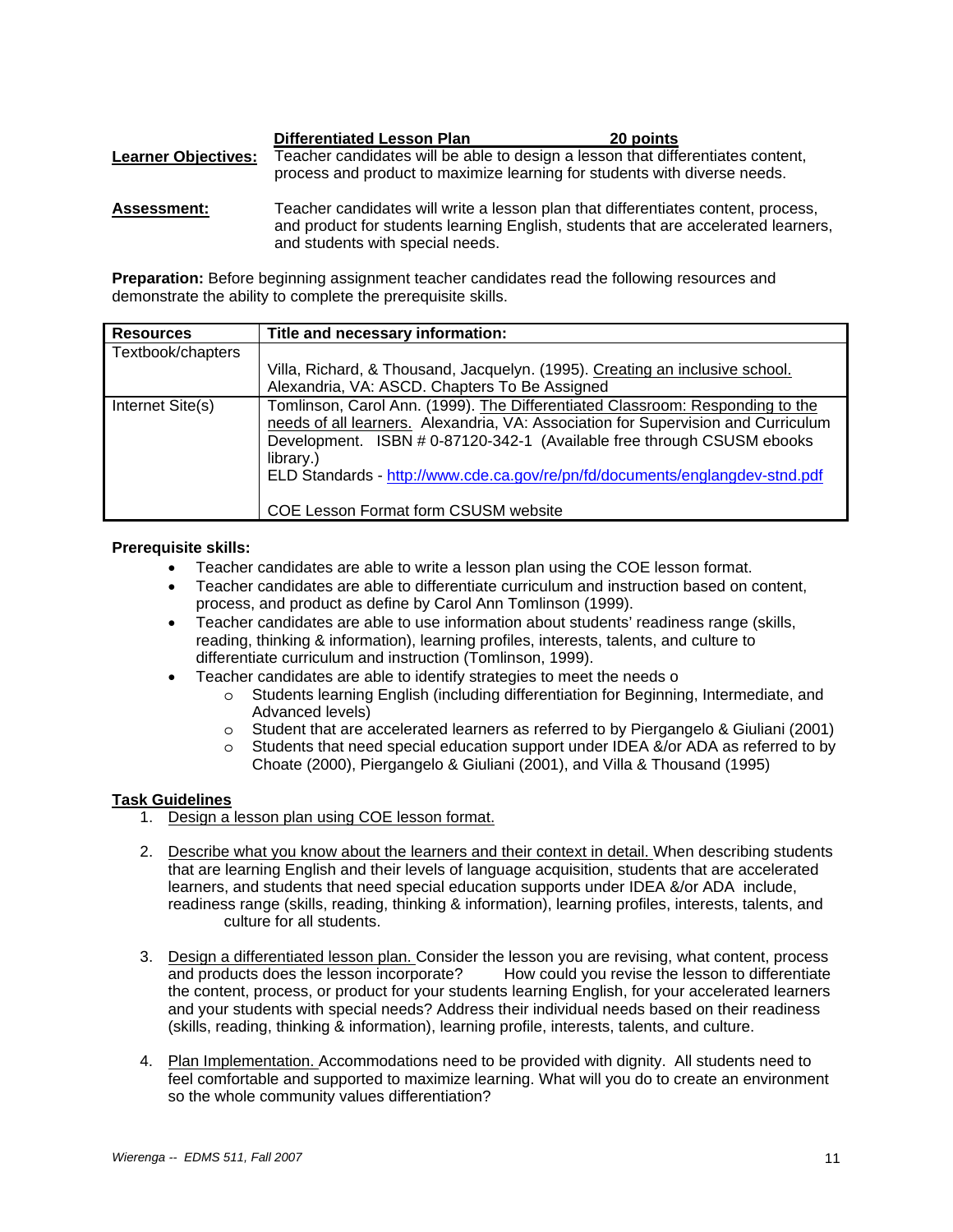| Dillerentiated Lesson Pian Rubric<br><b>Total</b><br><b>Meets</b><br><b>Beginning to</b><br>Approaching |                                   |                      |                                       |               |  |  |
|---------------------------------------------------------------------------------------------------------|-----------------------------------|----------------------|---------------------------------------|---------------|--|--|
| <b>Elements</b>                                                                                         | <b>Meet</b>                       | <b>Expectations</b>  | <b>Expectations</b>                   | <b>Points</b> |  |  |
|                                                                                                         | <b>Expectations</b>               | 3 points<br>5 points |                                       |               |  |  |
|                                                                                                         | 1 point                           |                      |                                       |               |  |  |
| <b>Facts About Learners</b>                                                                             | Identify number of                | & describe each      | & identify the                        |               |  |  |
|                                                                                                         | students that are                 | students'            | students educational                  |               |  |  |
|                                                                                                         |                                   |                      | implications based                    |               |  |  |
|                                                                                                         | learning English,                 | readiness range      |                                       |               |  |  |
|                                                                                                         | students that are                 | (skills, reading,    | on their label and<br>their readiness |               |  |  |
|                                                                                                         | accelerated, and<br>students with | thinking &           |                                       |               |  |  |
|                                                                                                         |                                   | information),        | range, learning                       |               |  |  |
|                                                                                                         | special ed. labels                | learning profiles,   | profiles, interests,                  |               |  |  |
|                                                                                                         | under IDEA &/or                   | interests, talents,  | talents, and culture                  |               |  |  |
|                                                                                                         | <b>ADA</b>                        | and culture          |                                       |               |  |  |
| Differentiation plan                                                                                    | Insufficient and                  | Some appropriate     | Sufficient and                        |               |  |  |
|                                                                                                         | minimally                         | modification         | appropriate                           |               |  |  |
|                                                                                                         | appropriate                       | loosely linked to    | modifications are                     |               |  |  |
|                                                                                                         | modifications are                 | student needs in     | directly linked to                    |               |  |  |
|                                                                                                         | unclearly linked to               | an organized         | student needs in a                    |               |  |  |
|                                                                                                         | student needs in a                | instructional plan   | seamless and well-                    |               |  |  |
|                                                                                                         | disorganized                      |                      | organized                             |               |  |  |
|                                                                                                         | instructional plan                |                      | instructional plan                    |               |  |  |
| Differentiation                                                                                         | <b>Differentiations</b>           | Differentiation is   | Differentiation                       |               |  |  |
| Implementation                                                                                          | provided for some                 | used in a way that   | strategies are                        |               |  |  |
|                                                                                                         | students, but not                 | highlights           | seamless and in                       |               |  |  |
|                                                                                                         | all                               | students'            | place for all                         |               |  |  |
|                                                                                                         |                                   | differences and      | students, so that                     |               |  |  |
|                                                                                                         |                                   | does not support     | students feel                         |               |  |  |
|                                                                                                         |                                   | students to feel     | important and                         |               |  |  |
|                                                                                                         |                                   | important and        | valuable members                      |               |  |  |
|                                                                                                         |                                   | valuable members     | of the community                      |               |  |  |
|                                                                                                         |                                   | of community         |                                       |               |  |  |
| Assessment Plan                                                                                         | Assessment tools                  | Assessment tools     | Assessment tools                      |               |  |  |
|                                                                                                         | are inappropriate                 | and criteria are     | and criteria are                      |               |  |  |
|                                                                                                         | and not linked to                 | appropriate but      | appropriate and                       |               |  |  |
|                                                                                                         | instructional                     | loosely linked to    | clearly linked to                     |               |  |  |
|                                                                                                         | objective                         | instructional        | instructional                         |               |  |  |
|                                                                                                         |                                   | objectives           | objectives                            |               |  |  |
| <b>Total Points</b>                                                                                     |                                   |                      |                                       | /20           |  |  |
|                                                                                                         |                                   |                      |                                       |               |  |  |

## **Differentiated Lesson Plan Rubric**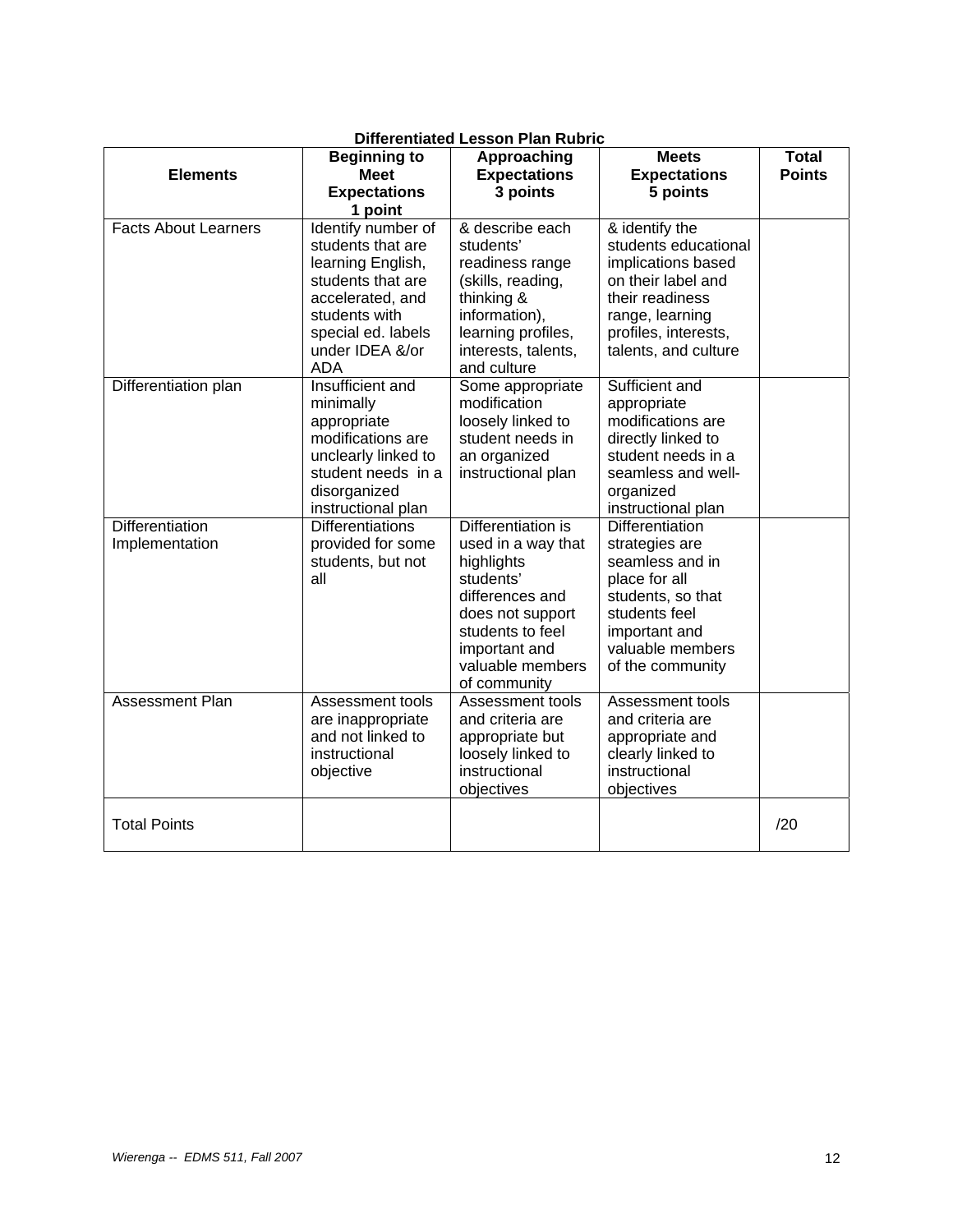### **Student Study Team (SST) Process 30 points**

**Learner Objectives:** Knowledge and skill in conducting and participating in the Student Study Team general education pre-referral process

**Assessment:** Teacher candidates apply their knowledge of the SST processes by participating in a simulation of an SST meeting regarding a child with a selected classroom challenge.

> Teacher candidates create an annotated bibliography of articles and Web sites that provide information about the student's challenge and strategies for supporting the student to be successful in the class.

| Resource(s):                   | Title and necessary information:                                                                                                                          |
|--------------------------------|-----------------------------------------------------------------------------------------------------------------------------------------------------------|
| Textbook/pages                 |                                                                                                                                                           |
| Supplemental Print<br>Material | SST Lecturette by Jacqueline Thousand, Professor, CSUSM, College of Education<br>E-copy of Ch. 16 from Choate                                             |
| Video/segment                  | Video Segment # 1 "Promoting Success for All Students" The Inclusion Series<br>(1998) Weland Prods/KCET and Allyn & Bacon. (ISBN 0-205-29111-2)           |
|                                | Video Segment # 3 "Working Together - The Collaborative Process" The Inclusion<br>Series (1998) Weland Prods/KCET and Allyn & Bacon. (ISBN 0-205-29111-2) |

## **TASK AND GUIDELINES**

#### **Context**

The Student Study Team (SST) process is a general education function and general education teacher responsibility. It is a state-mandated prevention and intervention process and structure that must exist at every California school. The SST process is designed to address students' learning needs PRIOR to even thinking about referral for special education assessment. Some disabilities are more obvious and present themselves prior to school entry. Other high incident disabilities such as learning disabilities (e.g., language, mathematics, written expression) often develop in response to academic demands. Further, there are a great many children without disabilities who struggle in school because English is not their first language or because the instructional approaches used by their teachers do not match their learning styles (i.e., preferred areas of Multiple Intelligences). Most students respond positively when their classroom teacher seeks ideas and support from professional peers through the SST process.

#### **Objectives**

The objectives of having you participate in a mock SST meeting are to give you the opportunity to:

- demonstrate effective use of the SST model
- demonstrate the various roles of the SST members
- examine support options for students based upon their unique individual characteristics
- demonstrate the use of prereferral strategies as the preferred response (over formal special education referral) to resolve problems
- clarify the initial procedures involved in identifying students for special education support

#### **Preparation**

- Read the SST Lecturette and Chapter 16 of Choate.
- Visit a Web site that you find
- Watch the video segments #1 and #3 of the Inclusion Series that models the SST process and the elements of effective collaborative teaming.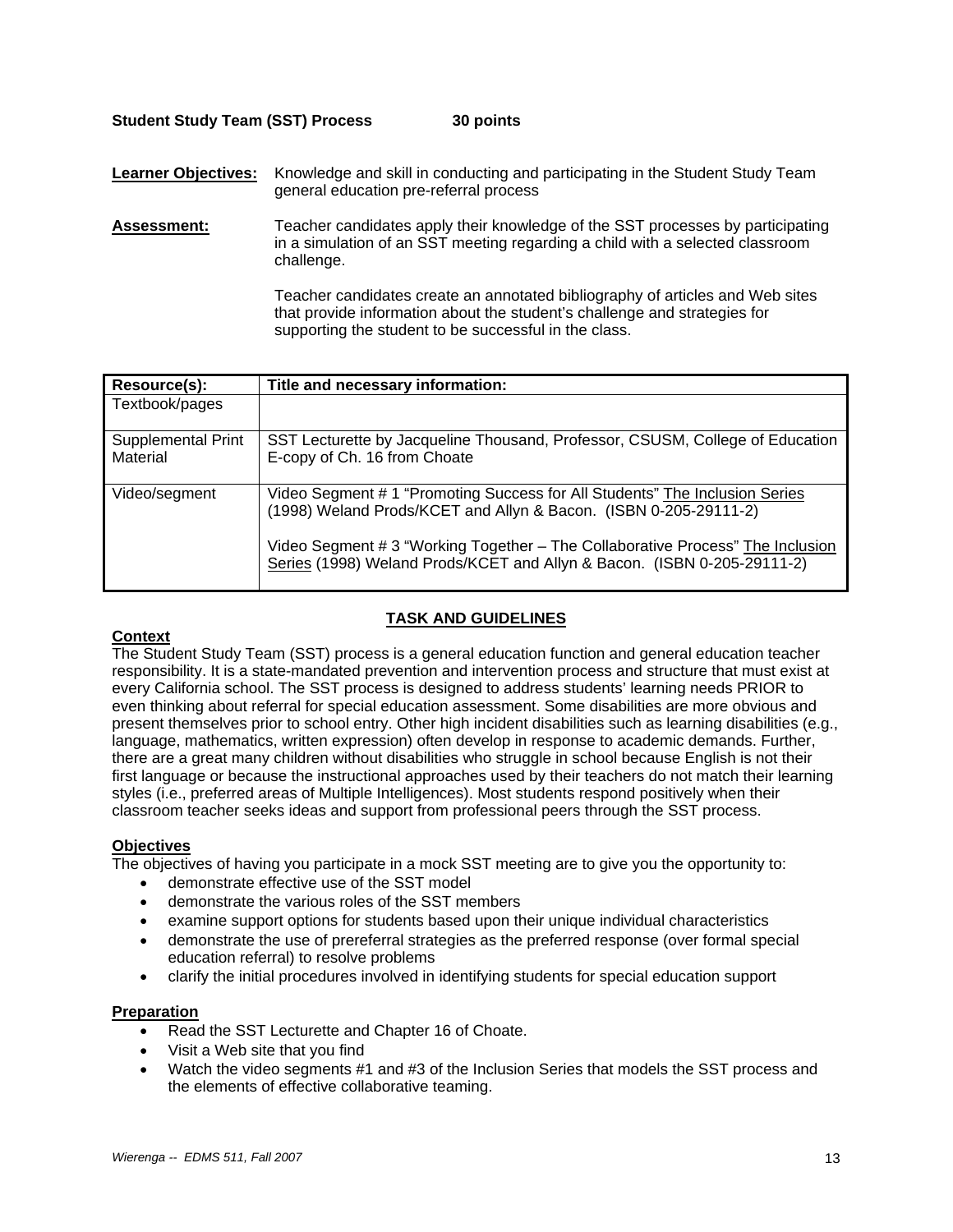### **Assignment Description**

Each class member will be assigned to an SST team of 5 members. Each member of the group will fulfill one of the following roles and the corresponding assigned tasks. Each member will participate in a SST role-play. Each student will write up a reflection on their group experience.

**Roles Tasks**

**PREVIOUS TEACHER DATA SHEET/SUMMARY SHEET** PARENT PARENT DATA SHEET/SUMMARY SHEET CURRENT TEACHER DATA SHEET/SUMMARY SHEET RESOURCE SPECIALIST **EXECUTE:** THE DATA SHEET/SUMMARY SHEET ADMINISTRATOR DATA SHEET/SUMMARY SHEET

#### **The Tasks:**

- Complete a data sheet of observed characteristics of the student's behavior and learning or behavioral challenges, how the child's characteristics affect school performance, and possible strategies for supporting the student.
- Complete the SST Summary Sheet with each column filled out in items that will be covered in the of SST role play
- Answer guiding questions provided
- On your own, find two annotated bibliographies per team member of articles and/or web sites that provide information about the challenging student characteristic and strategies for supporting the student. Each annotation is to include a starting paragraph the briefly summarizes the article. A second paragraph will summarize your reaction (e.g., interesting new information, conflicting perspectives, challenging point) to the article. Use APA format in referencing the article or web site.
- After completing the in-class SST role-play and discussion, go to your electronic portfolio and write a response to these prompts:
	- Articulate the rationale for inclusive educational opportunities for all students.
	- What were the strengths and needs of the student you had an SST meeting for?
	- What principles of universal design guided the group's decision for differentiating instruction?
	- What strategies were identified to support the student? Provide examples of natural peer supports (e.g., partner learning, peer tutoring, classroom meetings), collaborative teaching and learning methods, and other appropriate materials and technologies (including assistive technologies) to a) create a caring classroom community in which students value one another's differences, b) develop the social competence of and relationships among class members, and c) meet the educational and social/emotional needs of the student.
	- Describe what your role will be at future SST meetings?
	- How will you prepare for SST meetings?
	- What was useful about this experience?
	- How will this experience inform your teaching?

#### For further reading:

Kluth, P., Villa, R., & Thousand, J. (Dec. 2001/Jan 2002) 'Our school doesn't offer inclusion' and other legal blunders. Educational Leadership, 59 (4), 24 – 27.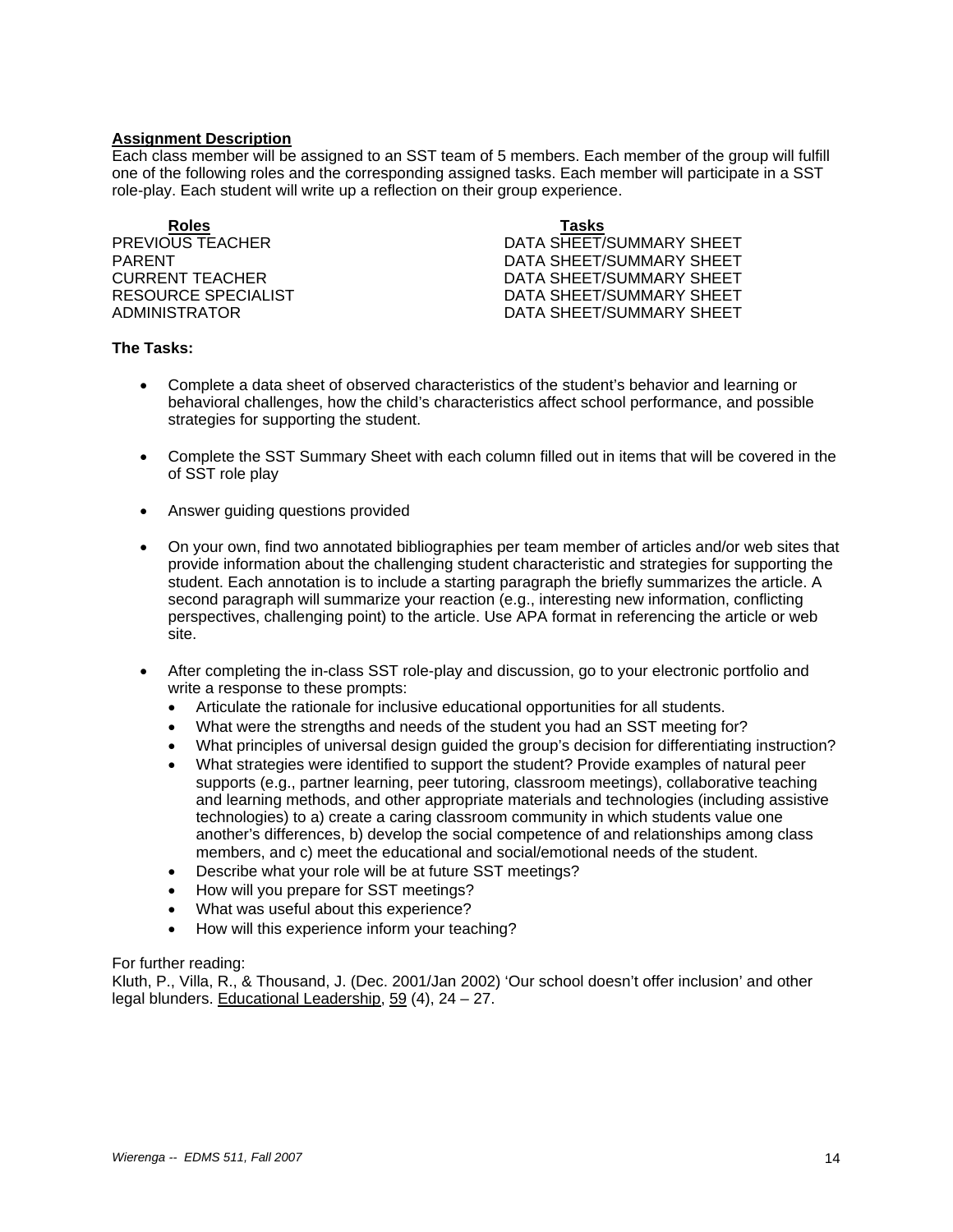| <b>SST Summary Form</b> |                 |                                                                                         |                                          | Date of Meeting __________ |                                             |                |                     |
|-------------------------|-----------------|-----------------------------------------------------------------------------------------|------------------------------------------|----------------------------|---------------------------------------------|----------------|---------------------|
|                         |                 |                                                                                         |                                          | School                     |                                             |                |                     |
|                         |                 |                                                                                         |                                          |                            |                                             |                |                     |
|                         |                 |                                                                                         |                                          |                            |                                             |                |                     |
| $F_{\text{max}}$        |                 | Primary Language______________Grade_____DOB ______Parents _______________________ M____ |                                          |                            |                                             |                |                     |
| <b>STRENGTHS</b>        | <b>CONCERNS</b> | <b>KNOWN</b><br><b>INFORMATION</b>                                                      | KNOWN<br><b>MODIFICATIONS</b><br>$(+/-)$ | <b>QUESTIONS</b>           | Strategies/<br><b>BRAIN</b><br><b>STORM</b> | <b>ACTIONS</b> | WHO/<br><b>WHEN</b> |
|                         |                 |                                                                                         |                                          |                            |                                             |                |                     |
|                         |                 |                                                                                         |                                          |                            |                                             |                |                     |
|                         |                 |                                                                                         |                                          |                            |                                             |                |                     |
|                         |                 |                                                                                         |                                          |                            |                                             |                |                     |
|                         |                 |                                                                                         |                                          |                            |                                             |                |                     |
|                         |                 |                                                                                         |                                          |                            |                                             |                |                     |
|                         |                 |                                                                                         |                                          |                            |                                             |                |                     |
|                         |                 |                                                                                         |                                          |                            |                                             |                | Follow<br>Up Date   |
|                         |                 |                                                                                         |                                          |                            |                                             |                |                     |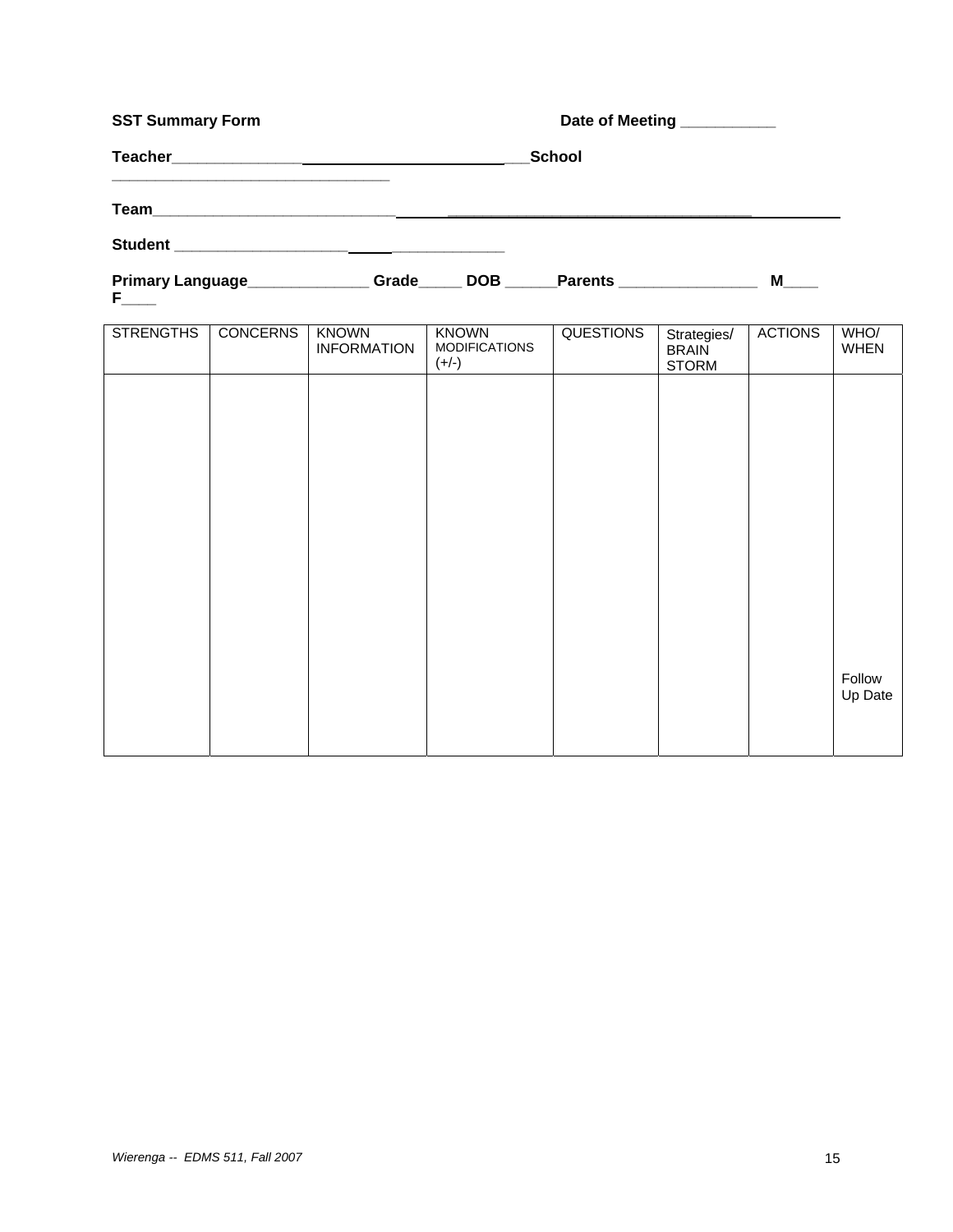## **Student Study Team (SST) Rubric**

| <b>Element</b>                                                                                                                                                                                                                                   | Developing<br>1 point                                                                           | Approaches<br><b>Expectations</b>                                                                                                               | <b>Meets Expectations</b><br>3 points                                                                                                                                                                                                                                      | <b>Total</b> |
|--------------------------------------------------------------------------------------------------------------------------------------------------------------------------------------------------------------------------------------------------|-------------------------------------------------------------------------------------------------|-------------------------------------------------------------------------------------------------------------------------------------------------|----------------------------------------------------------------------------------------------------------------------------------------------------------------------------------------------------------------------------------------------------------------------------|--------------|
|                                                                                                                                                                                                                                                  | No indication                                                                                   | 2 points<br>Some of the needs of the                                                                                                            | There is a description of the family                                                                                                                                                                                                                                       |              |
| <b>Know School Families</b><br>(Student Data Sheet,<br><b>Intervention Plan and Meeting</b><br>Interactions)                                                                                                                                     | that the school<br>took the time to<br>know the family<br>and their needs.                      | family were understood,<br>i.e. family members,<br>language, literacy, family<br>dynamics.                                                      | (in Data Sheet) and the family's<br>needs are taken into consideration<br>in planning the student's<br>intervention plan.                                                                                                                                                  |              |
| <b>Knows Student</b><br>(As Indicated on Student Data<br>Sheet, Intervention Plan and<br><b>Meeting Interactions)</b>                                                                                                                            | Some of the<br>student's<br>strengths,<br>needs,<br>language, and<br>culture are<br>understood. | The student's strengths,<br>needs, language, and<br>culture are understood and<br>addressed in plan.                                            | The student's strengths, needs,<br>language, and culture are<br>understood so well that the team<br>can incorporate the child's life<br>outside of school into the plan.                                                                                                   |              |
| <b>Development of Interventions</b>                                                                                                                                                                                                              | The intervention<br>plan is brief and<br>vague.                                                 | The intervention plan<br>demonstrates an<br>understanding of the<br>student's uniqueness and<br>addresses the student's<br>strengths and needs. | The intervention plan demonstrates<br>an understanding of student's<br>uniqueness and addresses the<br>student's strengths and needs for<br>cognitive, affective and<br>psychomotor objectives.                                                                            |              |
| Implementation and<br><b>Monitoring Interventions</b>                                                                                                                                                                                            | There is no<br>clear plan how<br>interventions will<br>be implemented<br>or monitored.          | There is a clear plan for<br>implementing and<br>monitoring interventions.                                                                      | There is a clear plan for<br>implementing and monitoring<br>interventions. A plan is set to<br>communicate progress of<br>interventions to all school and<br>family members.                                                                                               |              |
| <b>Use of Resources</b>                                                                                                                                                                                                                          | No resources<br>were mentioned<br>in the<br>intervention<br>plan.                               | School resources were<br>identified in the<br>intervention plan.                                                                                | School, community, and family<br>resources were considered and<br>identified in the intervention plan.                                                                                                                                                                     |              |
| <b>Role Representations</b>                                                                                                                                                                                                                      | Minimum of 5<br><b>SST roles were</b><br>represented.                                           | More than 5 SST roles<br>were represented and<br>modeled the<br>responsibilities of each<br>member.                                             | More than 5 SST roles were<br>represented with a detailed<br>description of each member in SST<br>Binder addressing relationship w/<br>student, unique talents,<br>background, interests, and<br>experiences that make this<br>individual an invaluable member of<br>team. |              |
| <b>Student Summary Sheet &amp;</b><br><b>Meeting Interactions</b><br>1. Discuss student strengths<br>2. Discuss areas of concern<br>3. Discuss interventions and<br>plan for implementation<br>4. Solicit parent input<br>5. Plan follow-up mtg. | 75 % of SST<br><b>Summary Sheet</b><br>completed &<br>4 or less<br>SST steps<br>implemented.    | 90% of SST Summary<br>Sheet completed & all 5<br>steps implemented.                                                                             | 100% of SST Summary Sheet<br>completed & all 5 steps<br>implemented.                                                                                                                                                                                                       |              |
| <b>SST Binder</b><br>1. SST Summary Sheet<br>2. Student Data Sheet<br>3. Cover Sheet<br>4. Annotated bibliographies for<br>each team member                                                                                                      | Completes 4 or<br>less.                                                                         | Completes all 5.                                                                                                                                | Completes all 5 with detail &<br>professionalism.                                                                                                                                                                                                                          |              |
| <b>Total</b>                                                                                                                                                                                                                                     |                                                                                                 |                                                                                                                                                 |                                                                                                                                                                                                                                                                            | 24           |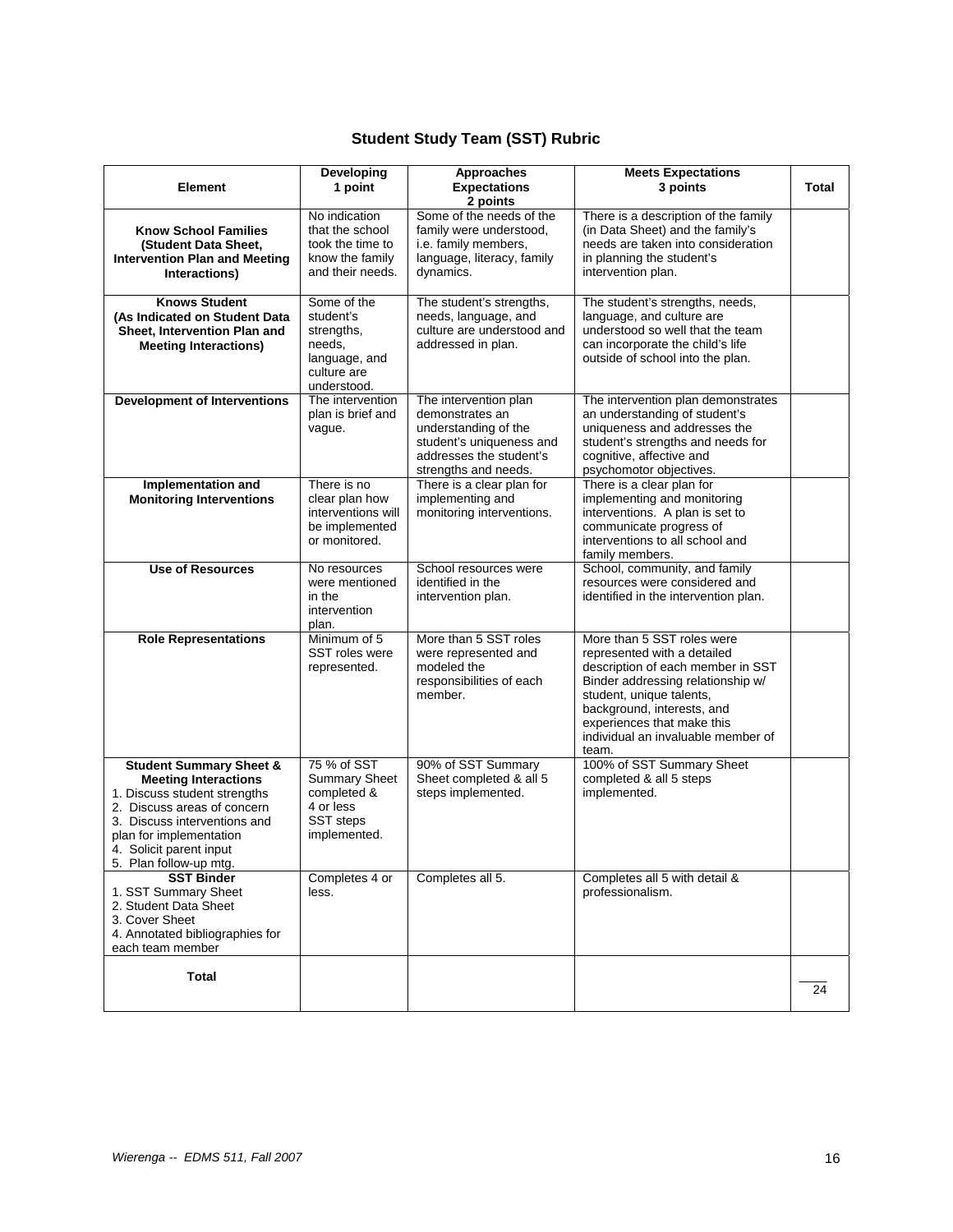## **Student Study Team (SST) Rubric continued**

| <b>Element</b>                                    | Developing<br>2 points                                                                                                                    | <b>Approaches Expectations</b><br>4 points                                                                                                | <b>Meets Expectations</b><br>6 points                                                                                                         | <b>Total</b>    |
|---------------------------------------------------|-------------------------------------------------------------------------------------------------------------------------------------------|-------------------------------------------------------------------------------------------------------------------------------------------|-----------------------------------------------------------------------------------------------------------------------------------------------|-----------------|
| <b>SST</b><br>Summary<br>and<br><b>Reflection</b> | Briefly summarizes assignment<br>and responsibilities. Includes<br>little self-reflections and makes<br>no connections to future practice | Summarizes the assignment and<br>responsibilities and includes a<br>superficial self-reflection and few<br>connections to future practice | Summarizes the assignment and<br>responsibilities and includes an<br>in-depth self-reflection and<br>strong connections to future<br>practice |                 |
| <b>Total</b>                                      |                                                                                                                                           |                                                                                                                                           |                                                                                                                                               | 6               |
| <b>GRAND</b><br><b>TOTAL</b>                      |                                                                                                                                           |                                                                                                                                           |                                                                                                                                               | $\overline{30}$ |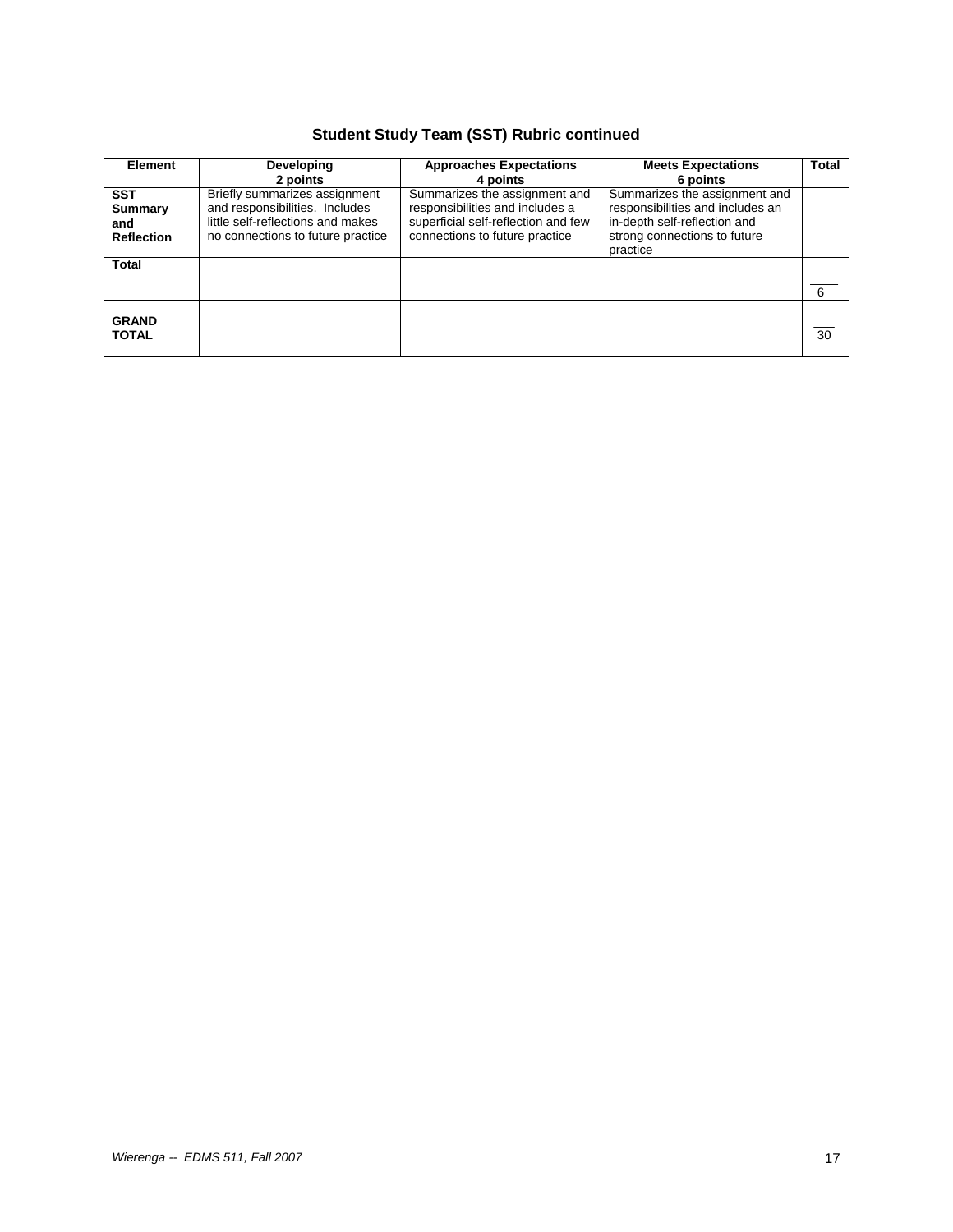#### **Classroom Management 15 points**

**Learner Objectives:** Teacher candidates will be able to design a classroom management plan for students with diverse needs.

**Assessment:** Teacher candidates will write a classroom management plan that addresses classroom structures, procedures and intervention strategies. Teacher candidates will identify a minimum of three beliefs about teaching and learning and show how their beliefs are implemented in their classroom management plan. Students will be required to describe a minimum of 4 prevention strategies and 4 intervention strategies.

**Preparation:** Before beginning assignment teacher candidates read the following resources and demonstrate the ability to complete the prerequisite skills.

| <b>Resources</b>  | Title and necessary information:                                                                                                                                                                                     |
|-------------------|----------------------------------------------------------------------------------------------------------------------------------------------------------------------------------------------------------------------|
| Textbook/chapters | Grant & Gillette - Ch. 3                                                                                                                                                                                             |
|                   | Villa, Richard, & Thousand, Jacquelyn. (1995). Creating an inclusive school.<br>Alexandria, VA: ASCD. Chapters To Be Assigned                                                                                        |
| Internet Site(s)  | www.consciousteaching.com - Rick Smith's website, products available<br>www.ascd.org - good resources under "Education Topics"; Classroom<br>Management online tutorial (free)<br>Visit other informational websites |
|                   |                                                                                                                                                                                                                      |

Prerequisite skills:

- Teacher candidates are able to identify their beliefs about teaching and learning as related to student behavior.
- Teacher candidates are able to observe and describe classroom management strategies.
- Teacher candidates are able to use information about students' readiness range (skills, reading, thinking & information), learning profiles, interests, talents, and culture to determine appropriate discipline approaches (Thousand, Villa & Nevine)
- Teacher candidates are able to identify strategies to meet the needs of
	- o Students learning English (including differentiation for Beginning, Intermediate, and Advanced levels)
	- o Student that are accelerated learners
	- o Students that need special education support under IDEA &/or ADA as referred to by Turnbull, Turnbull & Wehmeyer (2007) and Villa & Thousand (2002)

#### **Task Guidelines**

1. Identify a minimum of three core beliefs you have about teaching and learning and how those impact your classroom management plan. Read 3 or more discipline theories/classroom management models from texts or websites

2. Do the following activities:

- a. Observe a classroom teacher and identify what their educational beliefs are and how they implement those beliefs in their management approach.
- b. Interview a teacher about their educational beliefs and how they implement those beliefs in their classroom management plans.

3. Describe 4 management strategies you will use for prevention and 4 management strategies you will use for intervention. Make sure your action plan connects with and implements your beliefs 4. Conduct a thoughtful self-evaluation and reflection. Consider where you currently place yourself on the continuum between Inner Apology and Inner Authority. Why? What areas for growth do you have? And how will you manage your growth and professional development?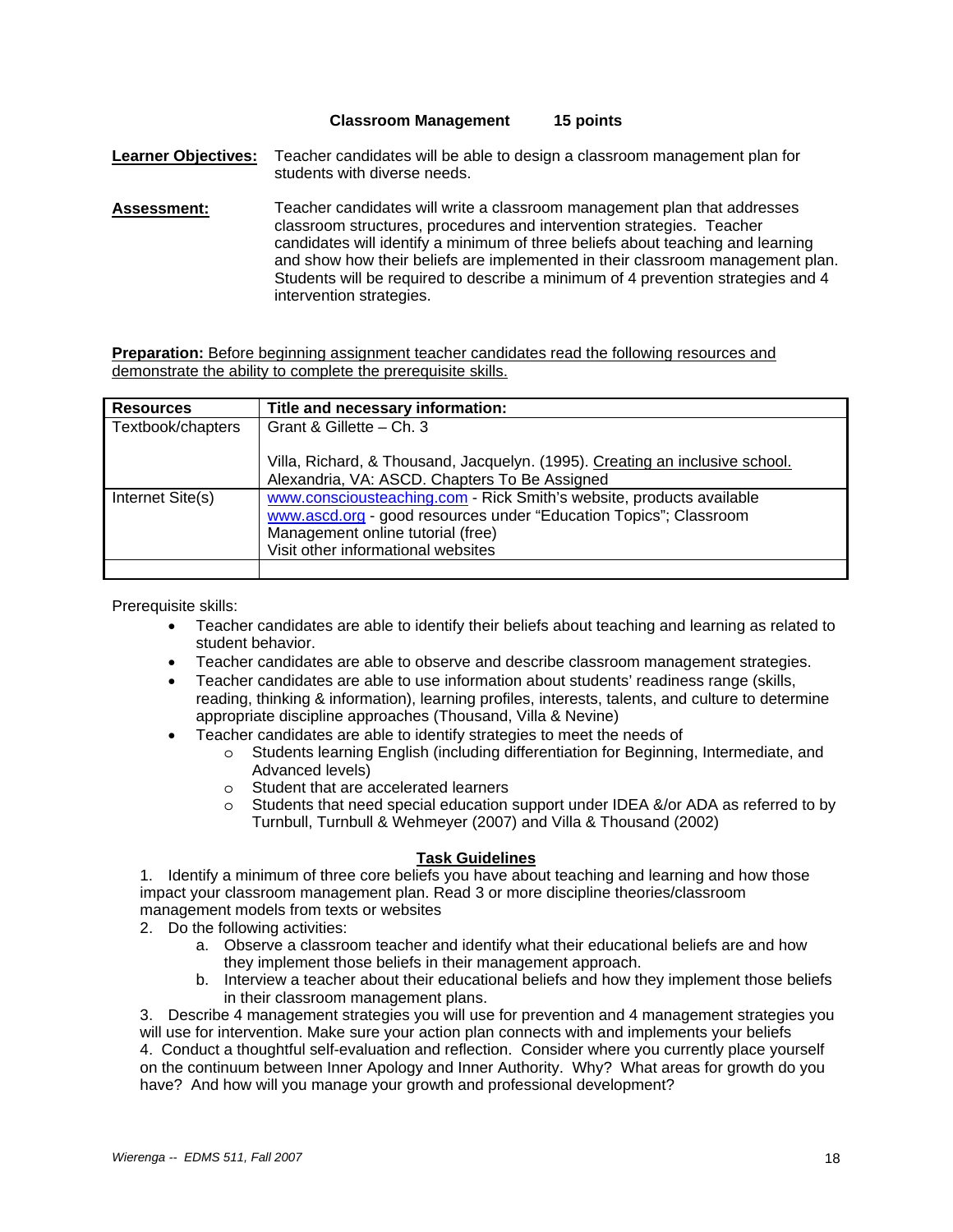| <b>Elements</b>                                                                       | Approaching<br><b>Expectations</b><br>1 point                                                      | <b>Meets Expectations</b><br>3 points                                                                                                                        | <b>Total Points</b> |
|---------------------------------------------------------------------------------------|----------------------------------------------------------------------------------------------------|--------------------------------------------------------------------------------------------------------------------------------------------------------------|---------------------|
| <b>Educational Beliefs</b>                                                            | Identify 1-2 beliefs.                                                                              | Identify 3 educational<br>beliefs, describe how<br>they will be implemented<br>in your classroom<br>management plan, and<br>use a minimum of 2<br>citations. |                     |
| Observation and Interview                                                             | Observation and<br>interview are minimally<br>described and the<br>analysis is superficial         | Observation and<br>interview are detailed<br>and the analysis is<br>thoughtful and in depth                                                                  |                     |
| Define your management plan                                                           | Describe 1-3 strategies<br>for classroom<br>management at<br>prevention and<br>intervention stages | Describe 4 or more<br>strategies for classroom<br>management at<br>prevention and<br>intervention stages                                                     |                     |
| Implementation of educational<br>beliefs                                              | Some of your strategies<br>are linked to your<br>educational beliefs.                              | Each strategy is clearly<br>linked to one or more of<br>your educational beliefs.                                                                            |                     |
| Self-evaluation- Smith's<br>distinction between Inner-<br>Authority and Inner Apology | Reflection with some<br>description and detail                                                     | Reflection with<br>thoughtful description<br>and comprehensive<br>detail                                                                                     |                     |
| <b>Total Points</b>                                                                   |                                                                                                    |                                                                                                                                                              | /15                 |

## **Classroom Management Plan Rubric**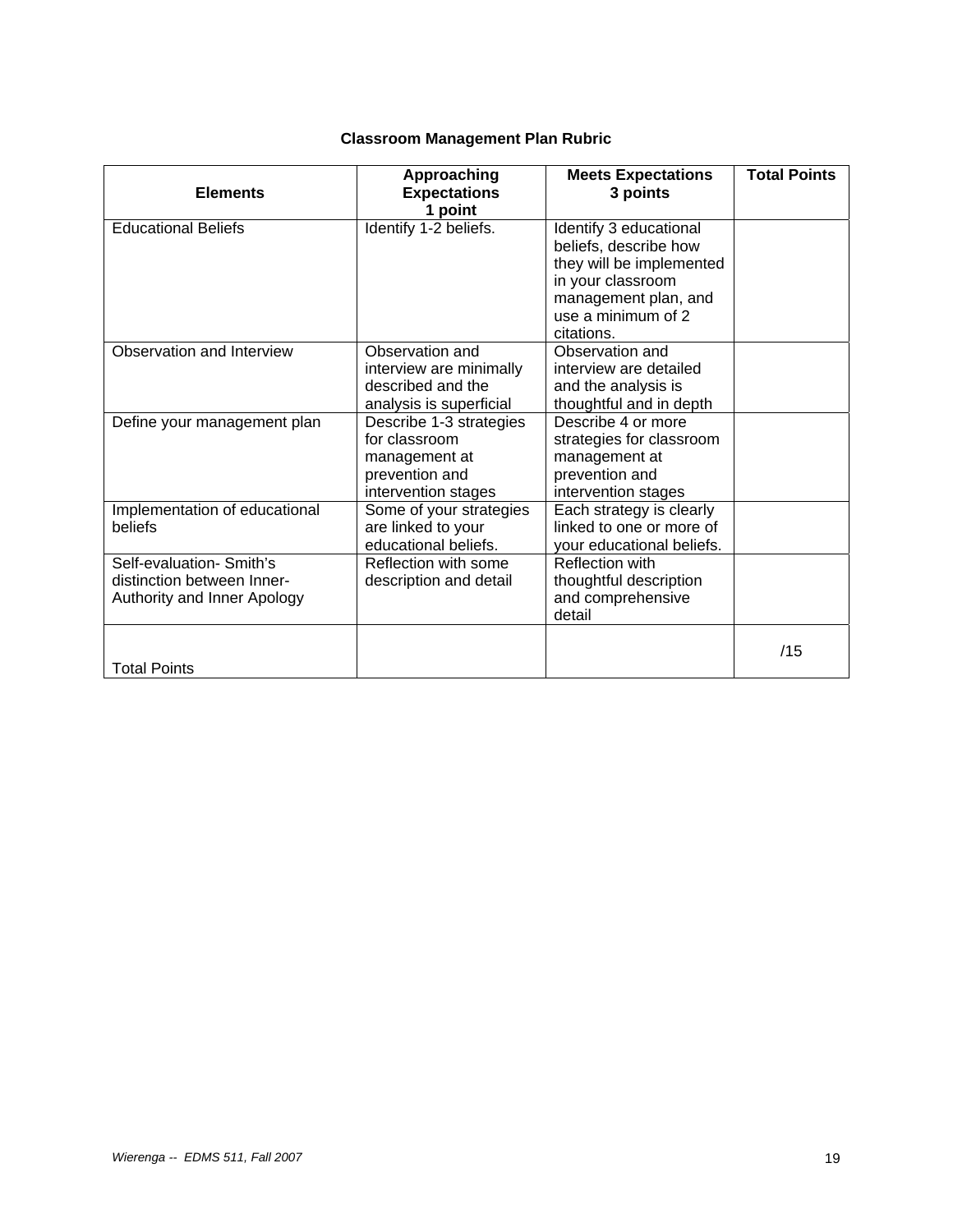## **Electronic Portfolio - TaskStream 10 points**

**Learner Objectives:** Knowledge and skill in creating an electronic portfolio.

**Assessment:** Teacher candidates apply what they have learned from the required assignments to the TPE's designated in a cogent, first person reflection in TaskStream.

> Teacher candidates will include all necessary components in their final submission of the electronic portfolio.

| Resource(s):     | Title and necessary information:                                                                                                                                                                               |
|------------------|----------------------------------------------------------------------------------------------------------------------------------------------------------------------------------------------------------------|
| Internet Site(s) | http://lynx.csusm.edu/coe/eportfolio/index.asp<br>This will take you to the CSUSM COE website where you can get help with how to<br>create your electronic portfolio and information on the required elements. |
|                  | http://www.taskstream.com<br>This is the TaskStream home page where you will register for Taskstream and<br>return to when working on your electronic portfolio.                                               |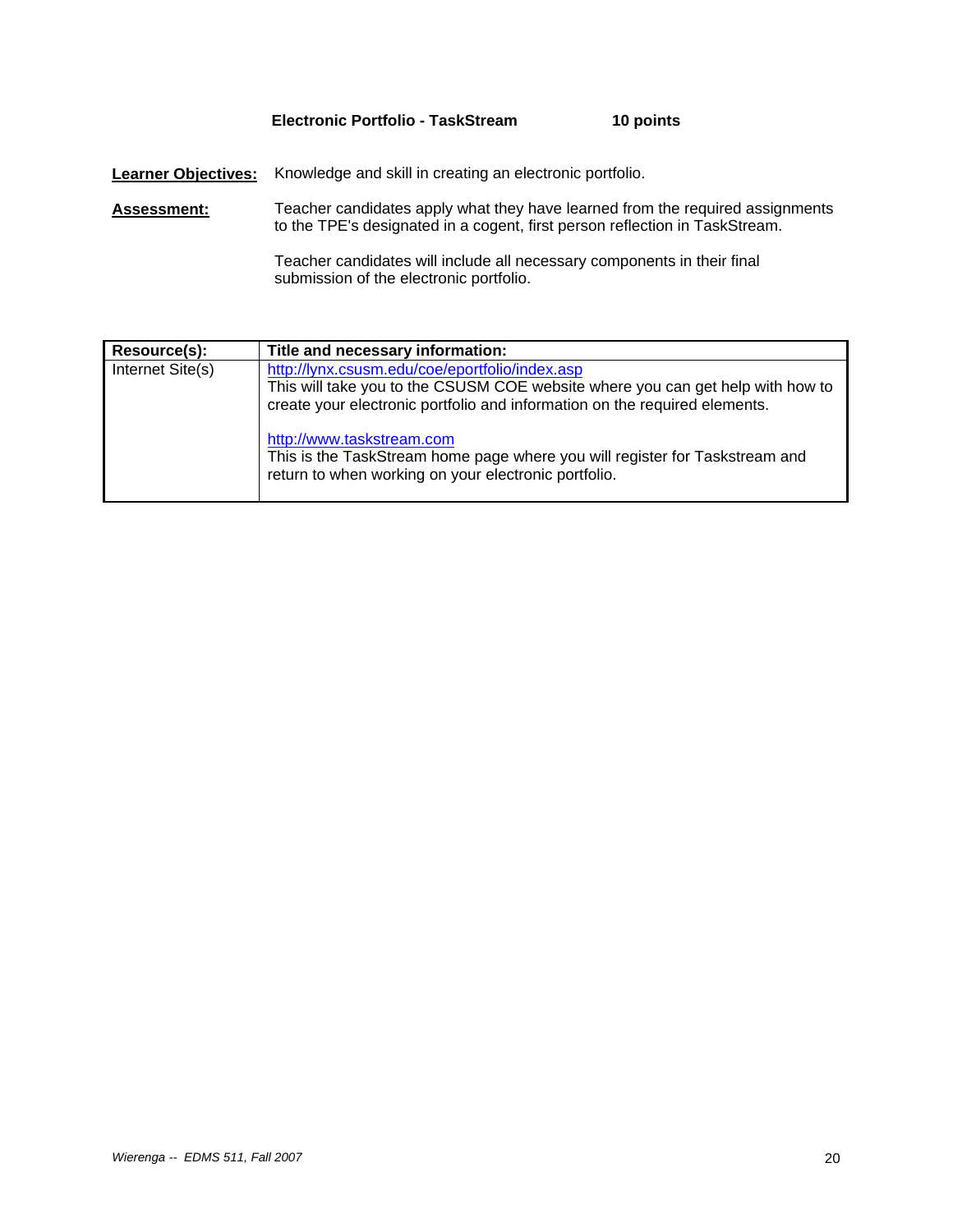## **Differentiated Lesson Plan Graphic Organizer**

## **Students with Special Needs**

| Differentiation Strategy: What will teacher do to<br>meet the students needs | Assessment: What will the student do to<br>display learning with specific differentiation.<br>How will you assess students learning? What<br>criteria will you use? |
|------------------------------------------------------------------------------|---------------------------------------------------------------------------------------------------------------------------------------------------------------------|
| <b>Content Differentiation</b>                                               |                                                                                                                                                                     |
| <b>Process Differentiation</b>                                               |                                                                                                                                                                     |
| <b>Product Differentiation</b>                                               |                                                                                                                                                                     |

#### **Students that are Accelerated Learners**

| Differentiation Strategy: What will teacher do to<br>meet the students needs | Assessment: What will the student do to<br>display learning with specific differentiation.<br>How will you assess students learning? What<br>criteria will you use? |
|------------------------------------------------------------------------------|---------------------------------------------------------------------------------------------------------------------------------------------------------------------|
| <b>Content Differentiation</b>                                               |                                                                                                                                                                     |
| <b>Process Differentiation</b>                                               |                                                                                                                                                                     |
| <b>Product Differentiation</b>                                               |                                                                                                                                                                     |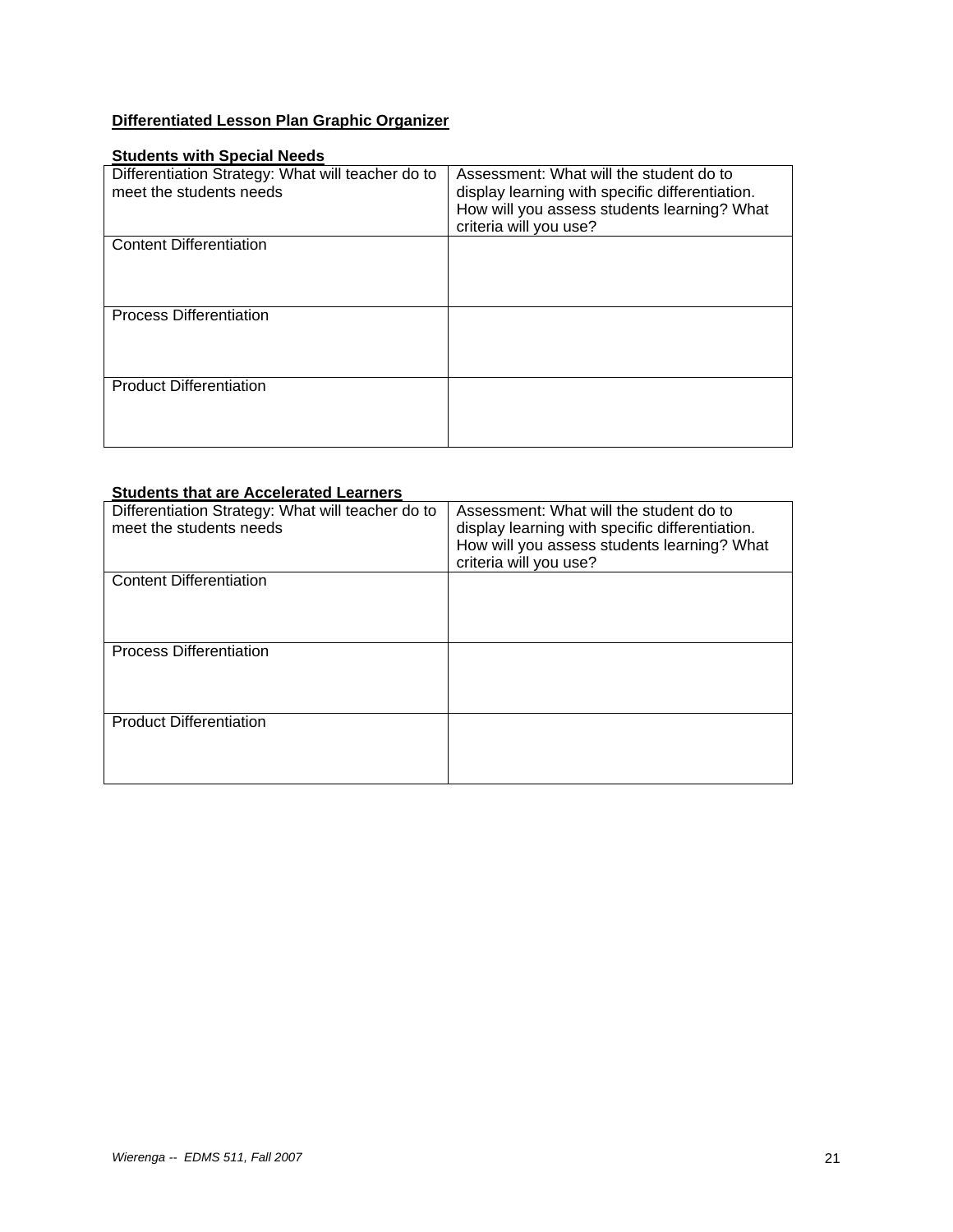## **Students Learning English - Beginning Level**

| Differentiation Strategy: What will teacher do to<br>meet the students needs | Assessment: What will the student do to<br>display learning with specific differentiation.<br>How will you assess students learning? What<br>criteria will you use? |
|------------------------------------------------------------------------------|---------------------------------------------------------------------------------------------------------------------------------------------------------------------|
| <b>Content Differentiation</b>                                               |                                                                                                                                                                     |
| <b>Process Differentiation</b>                                               |                                                                                                                                                                     |
| <b>Product Differentiation</b>                                               |                                                                                                                                                                     |

## **Students Learning English – Intermediate Level**

| Differentiation Strategy: What will teacher do to<br>meet the students needs | Assessment: What will the student do to<br>display learning with specific differentiation.<br>How will you assess students learning? What<br>criteria will you use? |
|------------------------------------------------------------------------------|---------------------------------------------------------------------------------------------------------------------------------------------------------------------|
| <b>Content Differentiation</b>                                               |                                                                                                                                                                     |
| <b>Process Differentiation</b>                                               |                                                                                                                                                                     |
| <b>Product Differentiation</b>                                               |                                                                                                                                                                     |

## **Students Learning English – Advanced Level**

| Differentiation Strategy: What will the teacher<br>do to meet the students' needs? | Assessment: What will the student do to<br>display learning with specific differentiation.<br>How will you assess students learning? What<br>criteria will you use? |
|------------------------------------------------------------------------------------|---------------------------------------------------------------------------------------------------------------------------------------------------------------------|
| <b>Content Differentiation</b>                                                     |                                                                                                                                                                     |
| <b>Process Differentiation</b>                                                     |                                                                                                                                                                     |
| <b>Product Differentiation</b>                                                     |                                                                                                                                                                     |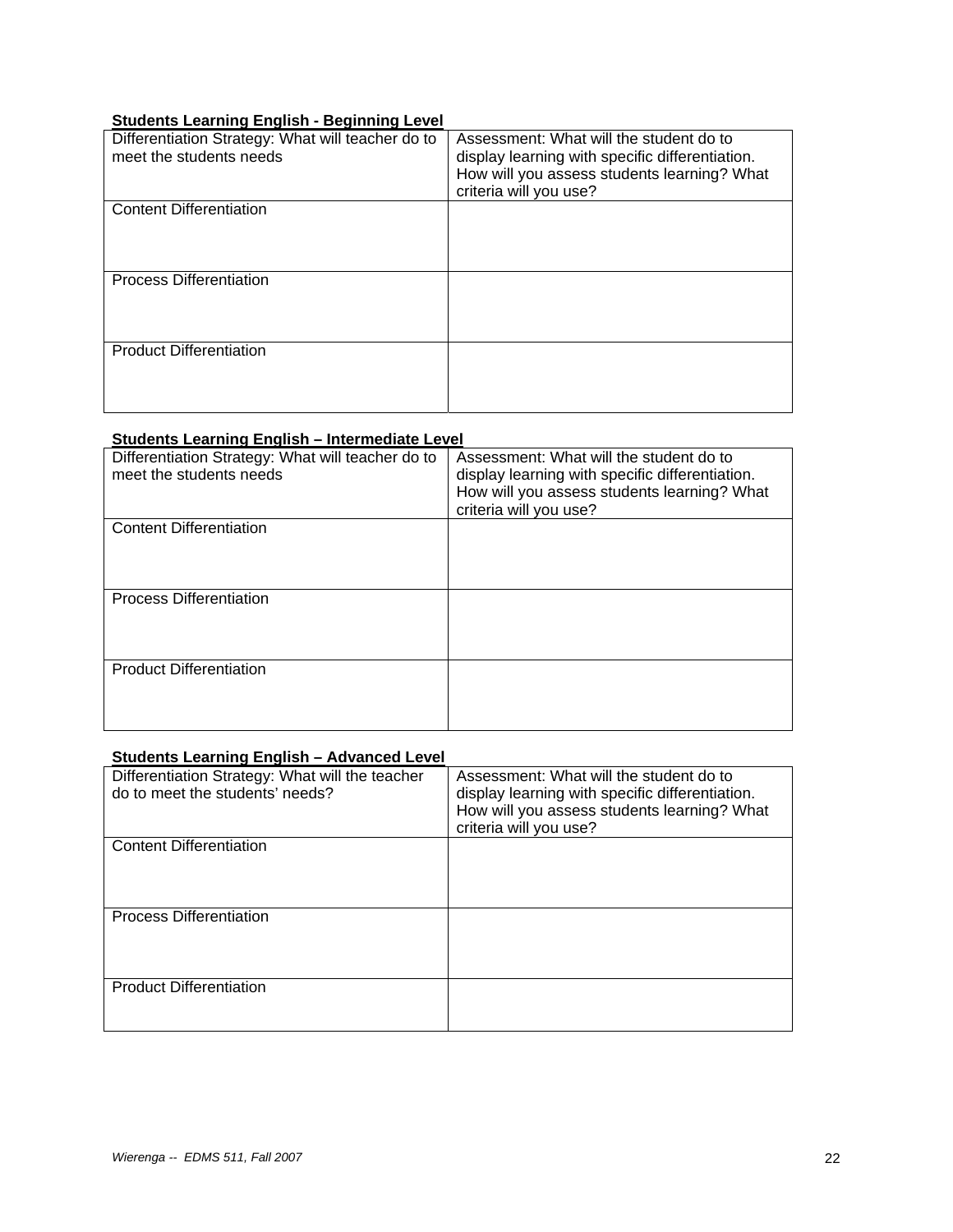## **Universal Backwards Lesson Design**

|                                | WHAT?                                                                                                                                                                                                                                                                                                                                                                                                                                                                                                                                                             |
|--------------------------------|-------------------------------------------------------------------------------------------------------------------------------------------------------------------------------------------------------------------------------------------------------------------------------------------------------------------------------------------------------------------------------------------------------------------------------------------------------------------------------------------------------------------------------------------------------------------|
| <b>BEFORE</b><br><b>LESSON</b> | Facts about the learner<br>Content/Context<br>Product/Assessment<br>Management/Discipline considerations                                                                                                                                                                                                                                                                                                                                                                                                                                                          |
|                                | L<br>N<br>T<br>Anticipatory set<br>O                                                                                                                                                                                                                                                                                                                                                                                                                                                                                                                              |
| <b>DURING</b><br><b>LESSON</b> | Teacher Input<br><b>Direct Instruction</b><br>$\circ$<br>Modeling<br>$\circ$<br>Exemplars/Non-Exemplars<br>Demonstration<br>Т<br>H<br><b>Guided Practice/Progress Modeling</b><br>R<br><b>Scaffolds and Supports</b><br>$\circ$<br>O<br>Monitor and Adjust, if needed<br>$\circ$<br>U<br>Check for understanding<br>O<br>G<br>H<br>Independent Practice/Formative Assessment<br><b>Benchmark Criteria for Assessment</b><br>$\circ$<br><b>Closure/Summative Assessment</b><br>Students summarize learning<br>$\circ$<br>Check that objectives were met<br>$\circ$ |
|                                | Β<br>I ranster<br>E<br><b>Extension Activities</b><br>$\circ$<br>Υ<br><b>Research Projects</b><br>٠<br>O<br>Home Fun<br>٠<br>$\mathsf{N}$<br><b>Enrichment Activities</b><br>٠<br>D                                                                                                                                                                                                                                                                                                                                                                               |
| AFTER<br><b>LESSON</b>         | Reflection<br>Successes to repeat<br>$\circ$<br>Revisions to make<br>$\circ$                                                                                                                                                                                                                                                                                                                                                                                                                                                                                      |